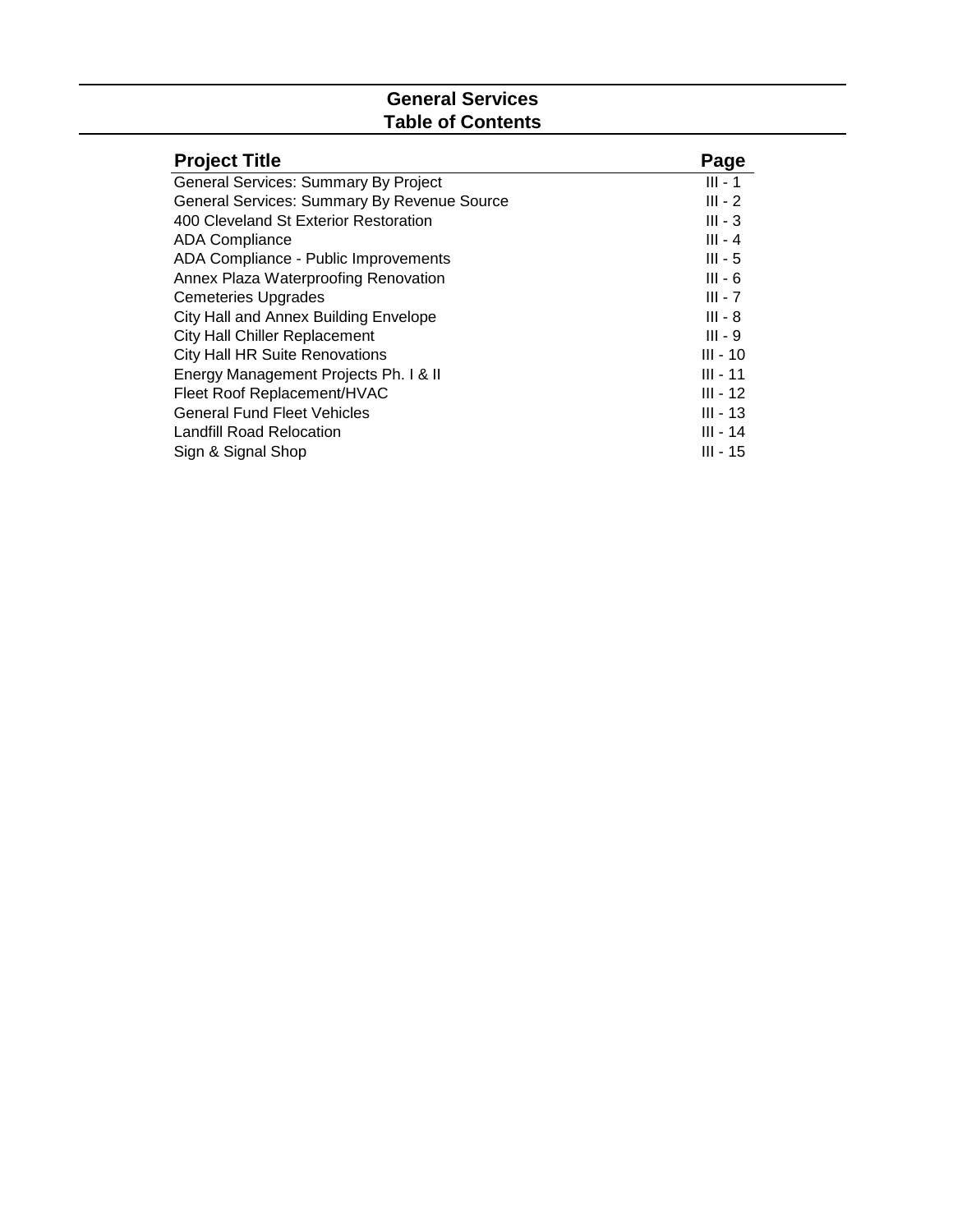|                                                    |                   |             |             | <b>SUMMARY BY PROJECT</b> |             |            |             |                        |                      |
|----------------------------------------------------|-------------------|-------------|-------------|---------------------------|-------------|------------|-------------|------------------------|----------------------|
| Category                                           | <b>Prior Year</b> | FY 2013-14  | FY 2014-15  | FY 2015-16                | FY 2016-17  | FY 2017-18 | FY 2018-19  | <b>Future</b><br>Years | <b>Total Request</b> |
| 400 Cleveland<br><b>St Exterior</b><br>Restoration | 600,000           | 0           | $\pmb{0}$   | $\mathbf 0$               | $\pmb{0}$   | 0          | $\mathbf 0$ | 0                      | 600,000              |
| <b>ADA</b><br>Compliance                           | 2,353,947         | 0           | 500,000     | 1,220,000                 | $\mathbf 0$ | 0          | $\mathbf 0$ | 0                      | 4,073,947            |
| ADA<br>Compliance -<br>Public<br>Improvements      | 861,000           | 0           | $\mathbf 0$ | $\mathbf 0$               | $\mathbf 0$ | 0          | $\mathbf 0$ | 0                      | 861,000              |
| Annex Plaza<br>Waterproofing<br>Renovation         | 580,000           | 0           | $\mathbf 0$ | $\mathbf 0$               | $\mathbf 0$ | 0          | $\mathbf 0$ | $\pmb{0}$              | 580,000              |
| Cemeteries<br>Upgrade                              | 290,000           | 0           | 0           | $\mathbf 0$               | 0           | 0          | $\mathbf 0$ | 0                      | 290,000              |
| City Hall and<br><b>Annex Building</b><br>Envelope | 3,582,876         | 987,500     | $\mathbf 0$ | 0                         | $\mathbf 0$ | 0          | $\mathbf 0$ | 0                      | 4,570,376            |
| City Hall Chiller<br>Replacement                   | 950,000           | 0           | $\mathbf 0$ | $\mathbf 0$               | $\mathbf 0$ | 0          | $\mathbf 0$ | 0                      | 950,000              |
| City Hall HR<br>Suite<br>Renovations               | 0                 | 200,000     | $\mathbf 0$ | $\mathbf 0$               | $\mathbf 0$ | 0          | $\mathbf 0$ | $\pmb{0}$              | 200,000              |
| Energy<br>Management<br>Projects Ph. I<br>& II     | 0                 | 854,490     | 529,432     | $\mathbf 0$               | $\mathbf 0$ | 0          | $\mathbf 0$ | $\pmb{0}$              | 1,383,922            |
| <b>Fleet Roof</b><br>Replacement/H<br>VAC          | 600,000           | 0           | $\mathbf 0$ | $\mathbf 0$               | $\mathbf 0$ | 0          | $\mathbf 0$ | $\pmb{0}$              | 600,000              |
| <b>General Fund</b><br><b>Fleet Vehicles</b>       | 4,788,112         | 3,000,000   | $\mathbf 0$ | $\mathbf 0$               | 0           | 0          | 0           | $\pmb{0}$              | 7,788,112            |
| <b>Landfill Road</b><br>Relocation                 | 400,000           | 0           | $\pmb{0}$   | $\pmb{0}$                 | $\pmb{0}$   | 0          | $\pmb{0}$   | $\pmb{0}$              | 400,000              |
| Sign & Signal<br>Shop                              | 1,130,000         | 0           | 2,475,000   | $\pmb{0}$                 | $\pmb{0}$   | 0          | $\pmb{0}$   | $\pmb{0}$              | 3,605,000            |
|                                                    | \$16,135,935      | \$5,041,990 | \$3,504,432 | \$1,220,000               | \$0         | \$0        | \$0         | \$0                    | \$25,902,357         |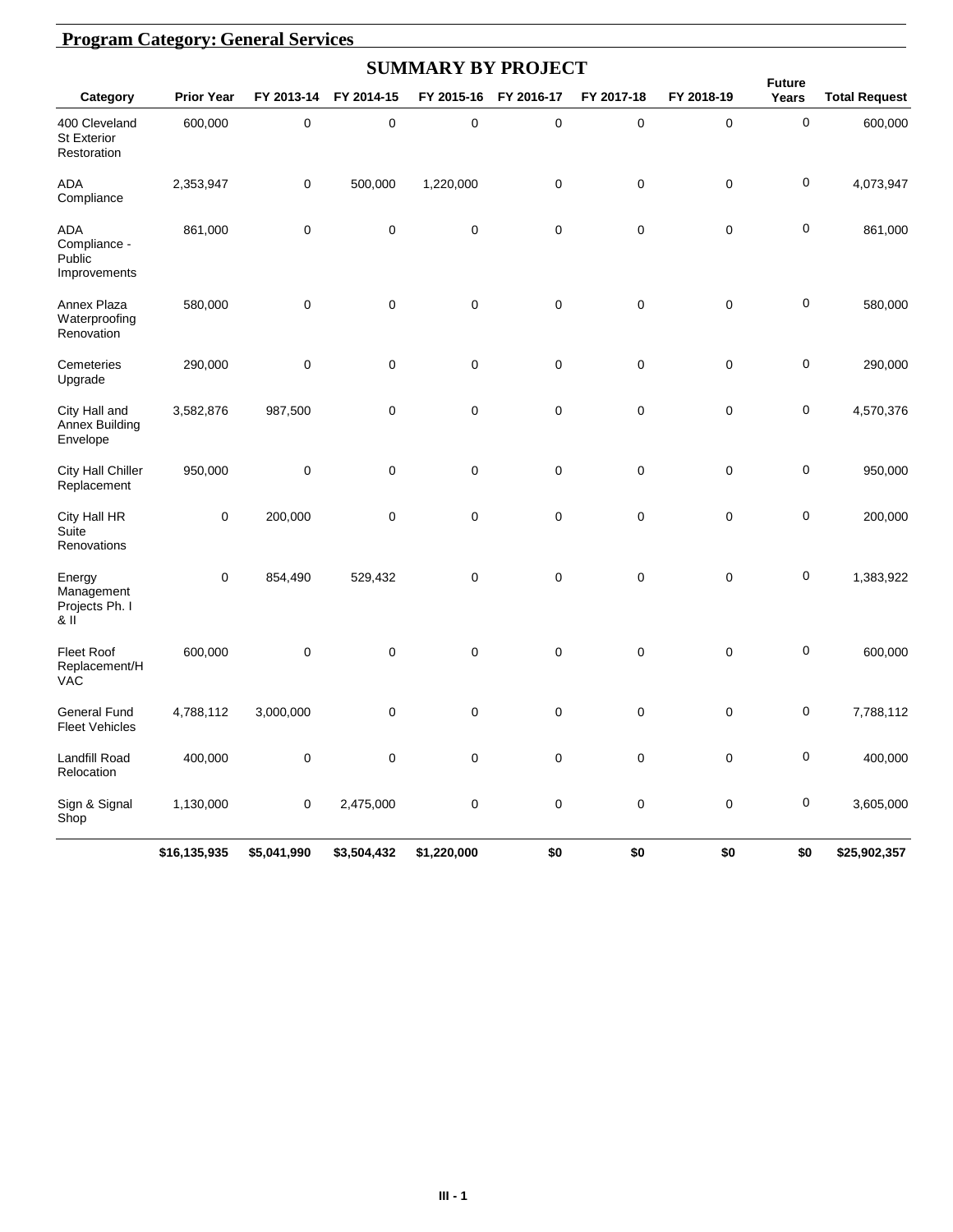# **SUMMARY BY REVENUE SOURCE**

|                          |                   |             |             |             |            |              |            | <b>Future</b> |                     |
|--------------------------|-------------------|-------------|-------------|-------------|------------|--------------|------------|---------------|---------------------|
| Category                 | <b>Prior Year</b> | FY 2013-14  | FY 2014-15  | FY 2015-16  | FY 2016-17 | FY 2017-18   | FY 2018-19 | Years         | <b>Total Funds</b>  |
| Unidentified             | 0                 | 0           | 3,504,432   | 1,220,000   |            | 0            | 0          |               | 4,724,432<br>0      |
| <b>Rev Unauthorized</b>  |                   |             |             |             |            |              |            | 0             | 0                   |
| <b>Rev Authorized</b>    |                   |             |             |             |            |              |            |               |                     |
| Pay-As-You-Go            | 648.956           |             |             |             |            |              |            |               | 648,956<br>0        |
| Other                    | 5,438,112         | 4,054,490   |             |             |            | 0            |            |               | 9,492,602<br>0      |
| Intergovernmental        | 0                 |             |             |             |            |              |            | O             |                     |
| <b>Installment Sales</b> | 7,867,867         | 987,500     |             |             |            |              |            | 0             | 8,855,367           |
| Impact Fees              |                   |             |             |             |            |              |            |               |                     |
| <b>GOB Unauthorized</b>  |                   |             |             |             |            | <sup>0</sup> |            | ∩             | U.                  |
| <b>GOB Authorized</b>    | 2,181,000         |             |             |             |            | 0            | 0          |               | 2,181,000<br>0      |
|                          | \$16,135,935      | \$5,041,990 | \$3,504,432 | \$1,220,000 | \$0        | \$0          | \$0        |               | \$0<br>\$25,902,357 |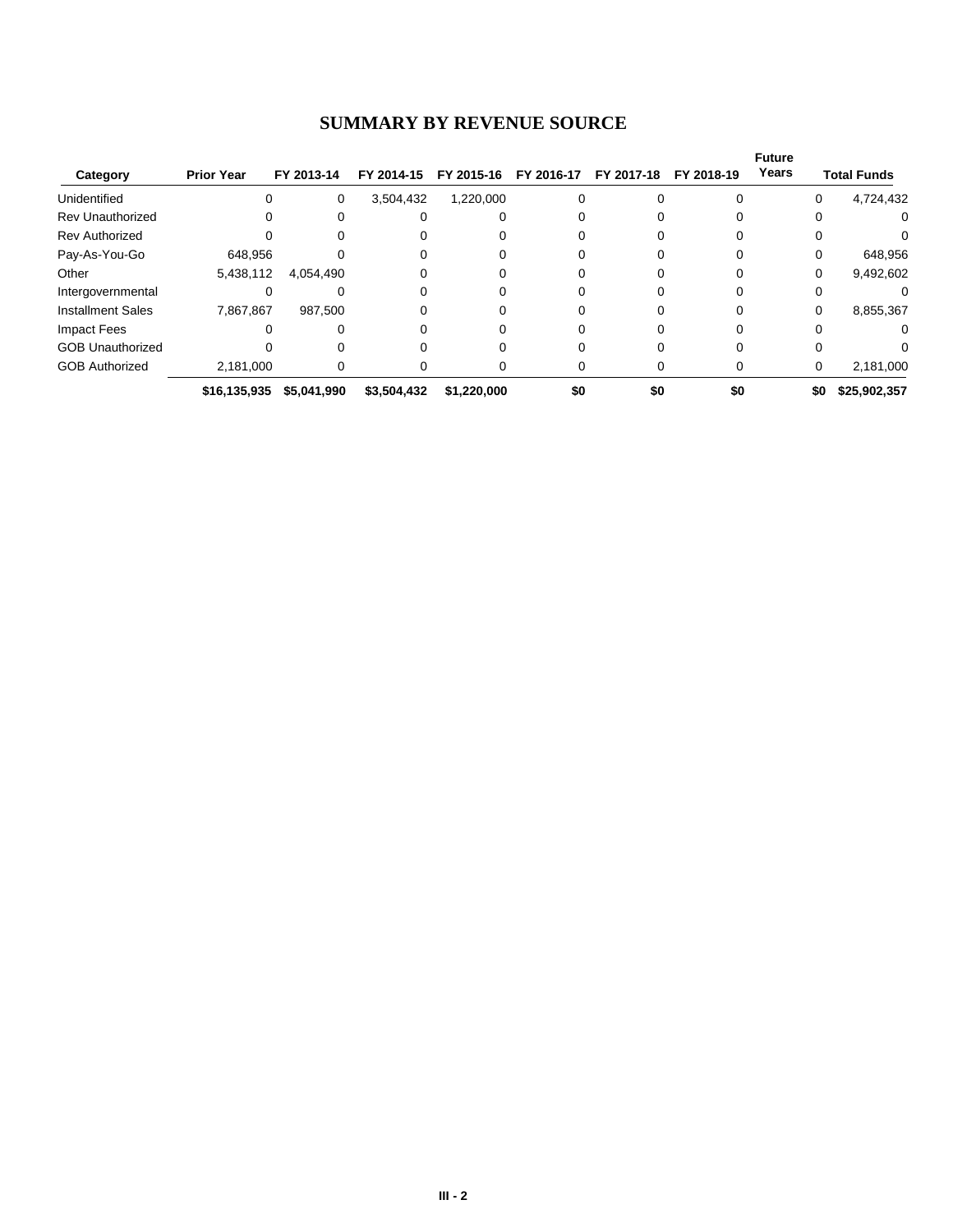| Service Area                          |                                                                                                                                                            |           | Department              |           |                         | Division/Program:   |            | District:              |              |  |  |
|---------------------------------------|------------------------------------------------------------------------------------------------------------------------------------------------------------|-----------|-------------------------|-----------|-------------------------|---------------------|------------|------------------------|--------------|--|--|
| <b>General Services</b>               |                                                                                                                                                            |           | <b>General Services</b> |           |                         | Project Management  |            | All                    |              |  |  |
| <b>Project Title</b>                  |                                                                                                                                                            |           | <b>Pin Number</b>       |           |                         | <b>Master Plan</b>  |            |                        |              |  |  |
| 400 Cleveland St Exterior Restoration |                                                                                                                                                            |           | 0831-09-07-4475         |           | No                      |                     |            |                        |              |  |  |
| <b>Project Description</b>            |                                                                                                                                                            |           |                         |           |                         |                     |            |                        |              |  |  |
| elements.                             | This project addresses serious deterioration of all existing exterior masonry,<br>building caulking, window leaks and other deteriorated building envelope |           |                         |           |                         |                     |            |                        |              |  |  |
| <b>PROJECT STATUS -</b>               |                                                                                                                                                            | June 2013 |                         |           | <b>PROJECTED DATES:</b> | <b>TYPE REQUEST</b> |            |                        |              |  |  |
|                                       | <b>Total Expenditures</b>                                                                                                                                  |           | \$0                     | Beginning |                         | 07/12               | <b>New</b> |                        |              |  |  |
|                                       |                                                                                                                                                            |           |                         |           | Completion              | 12/13               |            |                        |              |  |  |
| <b>Appropriation</b>                  | <b>Prior Year</b>                                                                                                                                          | 2013-14   | 2014-15                 | 2015-16   | 2016-17                 | 2017-18             | 2018-19    | <b>Future</b><br>Years | <b>TOTAL</b> |  |  |
| Planning/Design                       | \$70,000                                                                                                                                                   | \$0       | \$0                     | \$0       | \$0                     | \$0                 | \$0        | \$0                    | \$70,000     |  |  |
| Land                                  | \$0                                                                                                                                                        | \$0       | \$0                     | \$0       | \$0                     | \$0                 | \$0        | \$0                    | \$0          |  |  |
| Construction                          | \$450,000                                                                                                                                                  | \$0       | \$0                     | \$0       | \$0                     | \$0                 | \$0        | \$0                    | \$450,000    |  |  |
| Equip/Furnishings                     | \$0                                                                                                                                                        | \$0       | \$0                     | \$0       | \$0                     | \$0                 | \$0        | \$0                    | \$0          |  |  |
| Contingency                           | \$80,000                                                                                                                                                   | \$0       | \$0                     | \$0       | \$0                     | \$0                 | \$0        | \$0                    | \$80,000     |  |  |
| <b>Total</b>                          | \$600,000                                                                                                                                                  | \$0       | \$0                     | \$0       | \$0                     | \$0                 | \$0        | \$0                    | \$600,000    |  |  |
| Revenue                               | <b>Prior Year</b>                                                                                                                                          | 2013-14   | 2014-15                 | 2015-16   | 2016-17                 | 2017-18             | 2018-19    | <b>Future</b><br>Years | <b>TOTAL</b> |  |  |
| Pay-As-You-Go                         | \$0                                                                                                                                                        | \$0       | \$0                     | \$0       | \$0                     | \$0                 | \$0        | \$0                    | \$0          |  |  |
| <b>GOB Authorized</b>                 | \$0                                                                                                                                                        | \$0       | \$0                     | \$0       | \$0                     | \$0                 | \$0        | \$0                    | \$0          |  |  |
| <b>GOB Unauthorize</b>                | \$0                                                                                                                                                        | \$0       | \$0                     | \$0       | \$0                     | \$0                 | \$0        | \$0                    | \$0          |  |  |
| Rev Authorized                        | \$0                                                                                                                                                        | \$0       | \$0                     | \$0       | \$0                     | \$0                 | \$0        | \$0                    | \$0          |  |  |
| <b>Rev Unauthorized</b>               | \$0                                                                                                                                                        | \$0       | \$0                     | \$0       | \$0                     | \$0                 | \$0        | \$0                    | \$0          |  |  |
| <b>Installment Sales</b>              | \$600,000                                                                                                                                                  | \$0       | \$0                     | \$0       | \$0                     | \$0                 | \$0        | \$0                    | \$600,000    |  |  |
| <b>Impact Fees</b>                    | \$0                                                                                                                                                        | \$0       | \$0                     | \$0       | \$0                     | \$0                 | \$0        | \$0                    | \$0          |  |  |
| Intergovernmental                     | \$0                                                                                                                                                        | \$0       | \$0                     | \$0       | \$0                     | \$0                 | \$0        | \$0                    | \$0          |  |  |
| Other                                 | \$0                                                                                                                                                        | \$0       | \$0                     | \$0       | \$0                     | \$0                 | \$0        | \$0                    | \$0          |  |  |
| Unidentified                          | \$0                                                                                                                                                        | \$0       | \$0                     | \$0       | \$0                     | \$0                 | \$0        | \$0                    | \$0          |  |  |
| <b>Total</b>                          | \$600,000                                                                                                                                                  | \$0       | \$0                     | \$0       | \$0                     | \$0                 | \$0        | \$0                    | \$600,000    |  |  |
| <b>Operating</b>                      | <b>Prior Year</b>                                                                                                                                          | 2013-14   | 2014-15                 | 2015-16   | 2016-17                 | 2017-18             | 2018-19    | <b>Future</b><br>Years | <b>TOTAL</b> |  |  |
| <b>Capital Outlay</b>                 | \$0                                                                                                                                                        | \$0       | \$0                     | \$0       | \$0                     | \$0                 | \$0        | \$0                    | \$0          |  |  |
| Maint/Operations                      | \$0                                                                                                                                                        | \$0       | \$0                     | \$0       | \$0                     | \$0                 | \$0        | \$0                    | \$0          |  |  |
| Personnel                             | \$0                                                                                                                                                        | \$0       | \$0                     | \$0       | \$0                     | \$0                 | \$0        | \$0                    | \$0          |  |  |
| <b>Total</b>                          | \$0                                                                                                                                                        | \$0       | \$0                     | \$0       | \$0                     | \$0                 | \$0        | \$0                    | \$0          |  |  |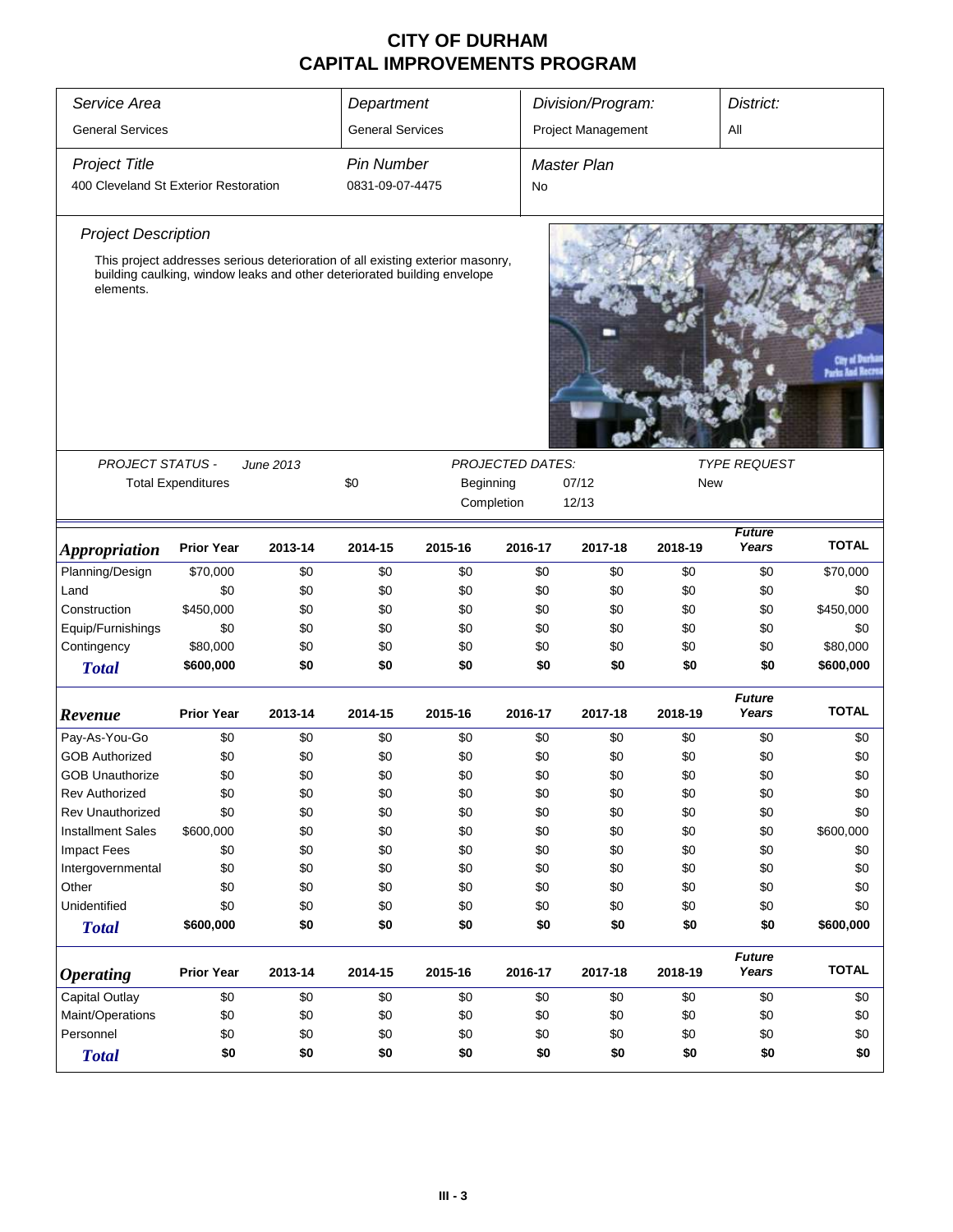| Service Area<br>District:<br>Department<br>Division/Program: |                                                                      |                  |                         |                                                                             |                         |             |         |                                    |                        |              |
|--------------------------------------------------------------|----------------------------------------------------------------------|------------------|-------------------------|-----------------------------------------------------------------------------|-------------------------|-------------|---------|------------------------------------|------------------------|--------------|
| <b>General Services</b>                                      |                                                                      |                  | <b>General Services</b> |                                                                             |                         |             |         |                                    | All                    |              |
| <b>Project Title</b>                                         |                                                                      |                  | <b>Pin Number</b>       |                                                                             |                         | Master Plan |         |                                    |                        |              |
| <b>ADA Compliance</b>                                        |                                                                      |                  |                         |                                                                             |                         |             |         |                                    |                        |              |
| <b>Project Description</b>                                   |                                                                      |                  |                         |                                                                             |                         |             |         |                                    |                        |              |
|                                                              |                                                                      |                  |                         | This CIP request addresses the deficiencies identified by the Department of |                         |             |         |                                    |                        |              |
|                                                              | This category will include parks projects as well as city buildings. |                  |                         | Justice concerning the requirements for ADA compliance throughout the City. |                         |             |         | <b>Picture</b><br><b>Available</b> |                        |              |
|                                                              |                                                                      |                  |                         |                                                                             |                         |             |         |                                    |                        |              |
| <b>PROJECT STATUS -</b>                                      |                                                                      | <b>June 2013</b> |                         |                                                                             | <b>PROJECTED DATES:</b> |             |         |                                    | <b>TYPE REQUEST</b>    |              |
|                                                              | <b>Total Expenditures</b>                                            | \$1,622,665      |                         |                                                                             | Beginning               |             | 07/04   |                                    | Continuation           |              |
|                                                              |                                                                      |                  |                         |                                                                             | Completion              |             | 12/15   |                                    |                        |              |
| <i><b>Appropriation</b></i>                                  | <b>Prior Year</b>                                                    | 2013-14          | 2014-15                 | 2015-16                                                                     | 2016-17                 |             | 2017-18 | 2018-19                            | <b>Future</b><br>Years | <b>TOTAL</b> |
| Planning/Design                                              | \$929,800                                                            | \$0              | \$0                     | \$0                                                                         |                         | \$0         | \$0     | \$0                                | \$0                    | \$929,800    |
| Land                                                         | \$0                                                                  | \$0              | \$0                     | \$0                                                                         |                         | \$0         | \$0     | \$0                                | \$0                    | \$0          |
| Construction                                                 | \$1,343,947                                                          | \$0              | \$500,000               | \$1,220,000                                                                 |                         | \$0         | \$0     | \$0                                | \$0                    | \$3,063,947  |
| Equip/Furnishings                                            | \$0                                                                  | \$0              | \$0                     | \$0                                                                         |                         | \$0         | \$0     | \$0                                | \$0                    | \$0          |
| Contingency                                                  | \$80,200                                                             | \$0              | \$0                     | \$0                                                                         |                         | \$0         | \$0     | \$0                                | \$0                    | \$80,200     |
| <b>Total</b>                                                 | \$2,353,947                                                          | \$0              | \$500,000               | \$1,220,000                                                                 |                         | \$0         | \$0     | \$0                                | \$0                    | \$4,073,947  |
| Revenue                                                      | <b>Prior Year</b>                                                    | 2013-14          | 2014-15                 | 2015-16                                                                     | 2016-17                 |             | 2017-18 | 2018-19                            | <b>Future</b><br>Years | <b>TOTAL</b> |
| Pay-As-You-Go                                                | \$648,956                                                            | \$0              | \$0                     | \$0                                                                         |                         | \$0         | \$0     | \$0                                | \$0                    | \$648,956    |
| <b>GOB Authorized</b>                                        | \$0                                                                  | \$0              | \$0                     | \$0                                                                         |                         | \$0         | \$0     | \$0                                | \$0                    | \$0          |
| <b>GOB Unauthorize</b>                                       | \$0                                                                  | \$0              | \$0                     | \$0                                                                         |                         | \$0         | \$0     | \$0                                | \$0                    | \$0          |
| <b>Rev Authorized</b>                                        | \$0                                                                  | \$0              | \$0                     | \$0                                                                         |                         | \$0         | \$0     | \$0                                | \$0                    | \$0          |
| <b>Rev Unauthorized</b>                                      | \$0                                                                  | \$0              | \$0                     | \$0                                                                         |                         | \$0         | \$0     | \$0                                | \$0                    | \$0          |
| <b>Installment Sales</b>                                     | \$1,554,991                                                          | \$0              | \$0                     | \$0                                                                         |                         | \$0         | \$0     | \$0                                | \$0                    | \$1,554,991  |
| <b>Impact Fees</b>                                           | \$0                                                                  | \$0              | \$0                     | \$0                                                                         |                         | \$0         | \$0     | \$0                                | \$0                    | \$0          |
| Intergovernmental                                            | \$0                                                                  | \$0              | \$0                     | \$0                                                                         |                         | \$0         | \$0     | \$0                                | \$0                    | \$0          |
| Other                                                        | \$150,000                                                            | \$0              | \$0                     | \$0                                                                         |                         | \$0         | \$0     | \$0                                | \$0                    | \$150,000    |
| Unidentified                                                 | \$0                                                                  | \$0              | \$500,000               | \$1,220,000                                                                 |                         | \$0         | \$0     | \$0                                | \$0                    | \$1,720,000  |
| <b>Total</b>                                                 | \$2,353,947                                                          | \$0              | \$500,000               | \$1,220,000                                                                 |                         | \$0         | \$0     | \$0                                | \$0                    | \$4,073,947  |
| <b>Operating</b>                                             | <b>Prior Year</b>                                                    | 2013-14          | 2014-15                 | 2015-16                                                                     | 2016-17                 |             | 2017-18 | 2018-19                            | <b>Future</b><br>Years | <b>TOTAL</b> |
| Capital Outlay                                               | \$0                                                                  | \$0              | \$0                     | \$0                                                                         |                         | \$0         | \$0     | \$0                                | \$0                    | \$0          |
| Maint/Operations                                             | \$0                                                                  | \$0              | \$0                     | \$0                                                                         |                         | \$0         | \$0     | \$0                                | \$0                    | \$0          |
| Personnel                                                    | \$0                                                                  | \$0              | \$0                     | \$0                                                                         |                         | \$0         | \$0     | \$0                                | \$0                    | \$0          |
| <b>Total</b>                                                 | \$0                                                                  | \$0              | \$0                     | \$0                                                                         |                         | \$0         | \$0     | \$0                                | \$0                    | \$0          |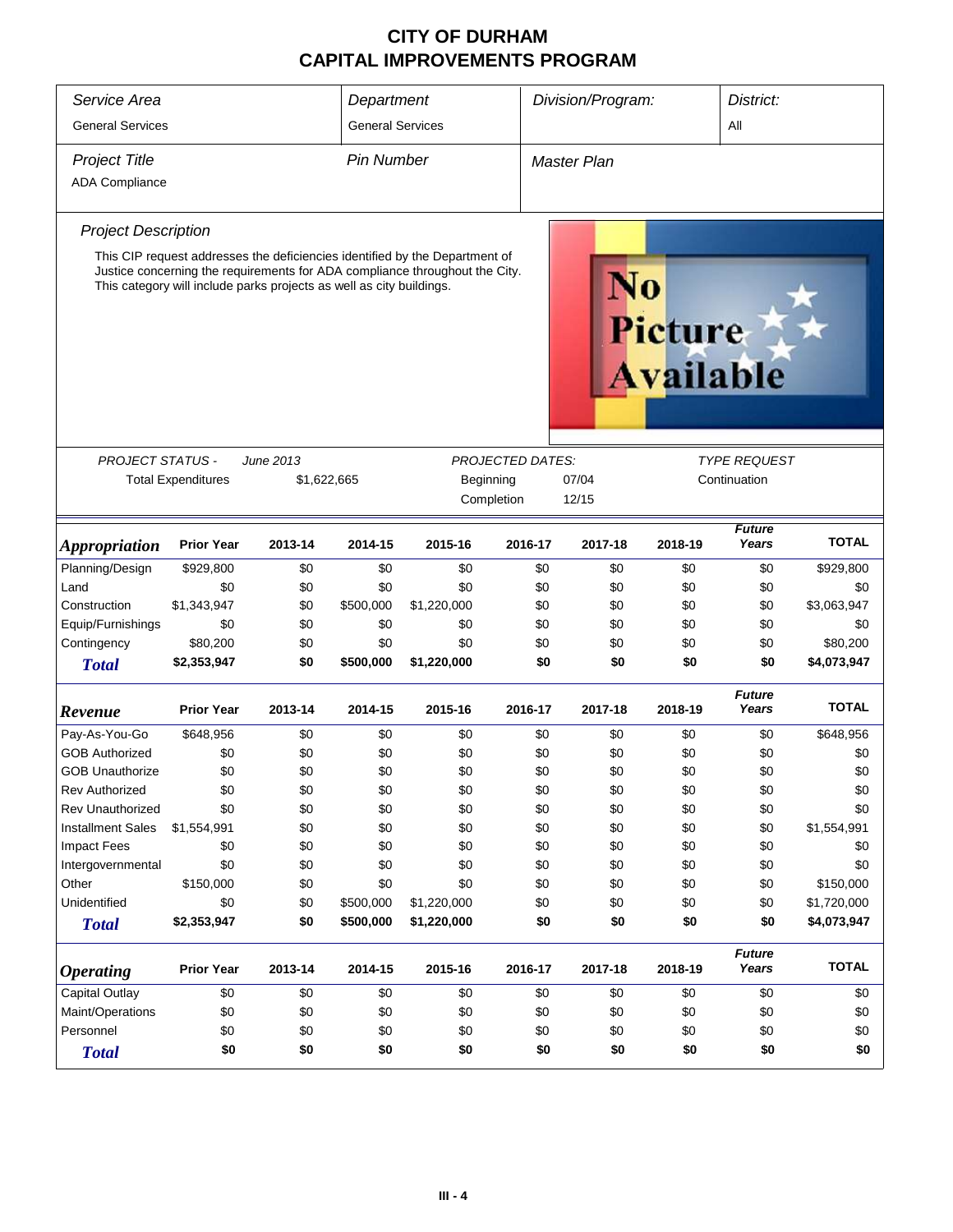| Service Area                         | Department                        |                                                                                                                                                     |                         | Division/Program:<br>District: |                         |                    |                                    |                        |              |
|--------------------------------------|-----------------------------------|-----------------------------------------------------------------------------------------------------------------------------------------------------|-------------------------|--------------------------------|-------------------------|--------------------|------------------------------------|------------------------|--------------|
| <b>General Services</b>              |                                   |                                                                                                                                                     | <b>General Services</b> |                                |                         |                    |                                    | All                    |              |
| <b>Project Title</b>                 |                                   |                                                                                                                                                     | <b>Pin Number</b>       |                                |                         | <b>Master Plan</b> |                                    |                        |              |
| ADA Compliance - Public Improvements |                                   |                                                                                                                                                     |                         |                                |                         |                    |                                    |                        |              |
| <b>Project Description</b>           |                                   |                                                                                                                                                     |                         |                                |                         |                    |                                    |                        |              |
|                                      | improvements throughout the City. | This request addresses the deficiencies identified by the Department of<br>Justice concerning the requirements for ADA compliance related to public |                         |                                |                         | N0                 | <b>Picture</b><br><b>Available</b> |                        |              |
| PROJECT STATUS -                     |                                   | June 2013                                                                                                                                           |                         |                                | <b>PROJECTED DATES:</b> |                    |                                    | <i>TYPE REQUEST</i>    |              |
|                                      | <b>Total Expenditures</b>         | \$861,000                                                                                                                                           |                         | Beginning                      |                         | 11/04              |                                    | Continuation           |              |
|                                      |                                   |                                                                                                                                                     |                         |                                | Completion              | 10/14              |                                    |                        |              |
| <i><b>Appropriation</b></i>          | <b>Prior Year</b>                 | 2013-14                                                                                                                                             | 2014-15                 | 2015-16                        | 2016-17                 | 2017-18            | 2018-19                            | <b>Future</b><br>Years | <b>TOTAL</b> |
| Planning/Design                      | \$73,275                          | \$0                                                                                                                                                 | \$0                     | \$0                            | \$0                     | \$0                | \$0                                | \$0                    | \$73,275     |
| Land                                 | \$0                               | \$0                                                                                                                                                 | \$0                     | \$0                            | \$0                     | \$0                | \$0                                | \$0                    | \$0          |
| Construction                         | \$637,725                         | \$0                                                                                                                                                 | \$0                     | \$0                            | \$0                     | \$0                | \$0                                | \$0                    | \$637,725    |
| Equip/Furnishings                    | \$0                               | \$0                                                                                                                                                 | \$0                     | \$0                            | \$0                     | \$0                | \$0                                | \$0                    | \$0          |
| Contingency                          | \$150,000                         | \$0                                                                                                                                                 | \$0                     | \$0                            | \$0                     | \$0                | \$0                                | \$0                    | \$150,000    |
| <b>Total</b>                         | \$861,000                         | \$0                                                                                                                                                 | \$0                     | \$0                            | \$0                     | \$0                | \$0                                | \$0                    | \$861,000    |
| Revenue                              | <b>Prior Year</b>                 | 2013-14                                                                                                                                             | 2014-15                 | 2015-16                        | 2016-17                 | 2017-18            | 2018-19                            | <b>Future</b><br>Years | <b>TOTAL</b> |
| Pay-As-You-Go                        | \$0                               | \$0                                                                                                                                                 | \$0                     | \$0                            | \$0                     | \$0                | \$0                                | \$0                    | \$0          |
| <b>GOB Authorized</b>                | \$861,000                         | \$0                                                                                                                                                 | \$0                     | \$0                            | \$0                     | \$0                | \$0                                | \$0                    | \$861,000    |
| <b>GOB Unauthorize</b>               | \$0                               | \$0                                                                                                                                                 | \$0                     | \$0                            | \$0                     | \$0                | \$0                                | \$0                    | \$0          |
| <b>Rev Authorized</b>                | \$0                               | \$0                                                                                                                                                 | \$0                     | \$0                            | \$0                     | \$0                | \$0                                | \$0                    | \$0          |
| <b>Rev Unauthorized</b>              | \$0                               | \$0                                                                                                                                                 | \$0                     | \$0                            | \$0                     | \$0                | \$0                                | \$0                    | \$0          |
| <b>Installment Sales</b>             | \$0                               | \$0                                                                                                                                                 | \$0                     | \$0                            | \$0                     | \$0                | \$0                                | \$0                    | \$0          |
| <b>Impact Fees</b>                   | \$0                               | \$0                                                                                                                                                 | \$0                     | \$0                            | \$0                     | \$0                | \$0                                | \$0                    | \$0          |
| Intergovernmental                    | \$0                               | \$0                                                                                                                                                 | \$0                     | \$0                            | \$0                     | \$0                | \$0                                | \$0                    | \$0          |
| Other                                | \$0                               | \$0                                                                                                                                                 | \$0                     | \$0                            | \$0                     | \$0                | \$0                                | \$0                    | \$0          |
| Unidentified                         | \$0                               | \$0                                                                                                                                                 | \$0                     | \$0                            | \$0                     | \$0                | \$0                                | \$0                    | \$0          |
| <b>Total</b>                         | \$861,000                         | \$0                                                                                                                                                 | \$0                     | \$0                            | \$0                     | \$0                | \$0                                | \$0                    | \$861,000    |
| <b>Operating</b>                     | <b>Prior Year</b>                 | 2013-14                                                                                                                                             | 2014-15                 | 2015-16                        | 2016-17                 | 2017-18            | 2018-19                            | <b>Future</b><br>Years | <b>TOTAL</b> |
| Capital Outlay                       | \$0                               | \$0                                                                                                                                                 | \$0                     | \$0                            | \$0                     | \$0                | \$0                                | \$0                    | \$0          |
| Maint/Operations                     | \$0                               | \$0                                                                                                                                                 | \$0                     | \$0                            | \$0                     | \$0                | \$0                                | \$0                    | \$0          |
| Personnel                            | \$0                               | \$0                                                                                                                                                 | \$0                     | \$0                            | \$0                     | \$0                | \$0                                | \$0                    | \$0          |
| <b>Total</b>                         | \$0                               | \$0                                                                                                                                                 | \$0                     | \$0                            | \$0                     | \$0                | \$0                                | \$0                    | \$0          |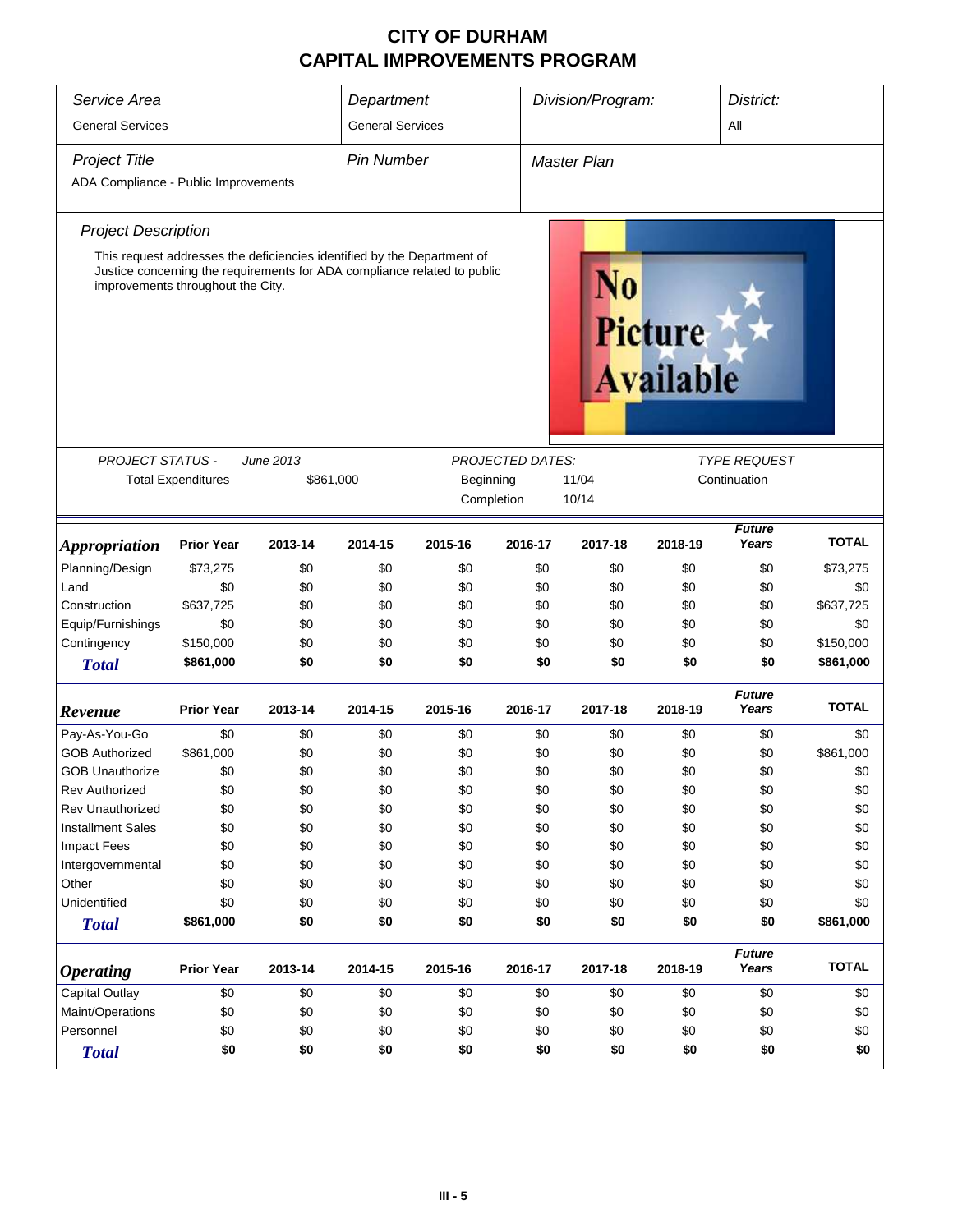| Service Area                         |                                    | Department |                         |                                                                                  | Division/Program:       |                              | District:    |                        |              |  |
|--------------------------------------|------------------------------------|------------|-------------------------|----------------------------------------------------------------------------------|-------------------------|------------------------------|--------------|------------------------|--------------|--|
| <b>General Services</b>              |                                    |            | <b>General Services</b> |                                                                                  |                         | <b>Facilities Management</b> |              | All                    |              |  |
| <b>Project Title</b>                 |                                    |            | <b>Pin Number</b>       |                                                                                  |                         | <b>Master Plan</b>           |              |                        |              |  |
| Annex Plaza Waterproofing Renovation |                                    |            | 0821-08-97-8693         |                                                                                  | No                      |                              |              |                        |              |  |
| <b>Project Description</b>           |                                    |            |                         |                                                                                  |                         |                              |              |                        |              |  |
|                                      |                                    |            |                         | This project replaces the existing and deteriorating waterproofing system over   |                         |                              |              |                        |              |  |
|                                      | must also be removed and replaced. |            |                         | the City Hall parking garage under the plaza. To do this, the plaza topping slab |                         |                              |              |                        |              |  |
| PROJECT STATUS -                     |                                    | June 2013  |                         |                                                                                  | <b>PROJECTED DATES:</b> |                              |              | <b>TYPE REQUEST</b>    |              |  |
|                                      | <b>Total Expenditures</b>          |            | \$0                     | Beginning<br>07/12                                                               |                         |                              | Continuation |                        |              |  |
|                                      |                                    |            |                         | Completion                                                                       |                         | 06/14                        |              |                        |              |  |
| <b>Appropriation</b>                 | <b>Prior Year</b>                  | 2013-14    | 2014-15                 | 2015-16                                                                          | 2016-17                 | 2017-18                      | 2018-19      | <b>Future</b><br>Years | <b>TOTAL</b> |  |
| Planning/Design                      | \$35,000                           | \$0        | \$0                     | \$0                                                                              | \$0                     | \$0                          | \$0          | \$0                    | \$35,000     |  |
| Land                                 | \$0                                | \$0        | \$0                     | \$0                                                                              | \$0                     | \$0                          | \$0          | \$0                    | \$0          |  |
| Construction                         | \$465,000                          | \$0        | \$0                     | \$0                                                                              | \$0                     | \$0                          | \$0          | \$0                    | \$465,000    |  |
| Equip/Furnishings                    | \$0                                | \$0        | \$0                     | \$0                                                                              | \$0                     | \$0                          | \$0          | \$0                    | \$0          |  |
| Contingency                          | \$80,000                           | \$0        | \$0                     | \$0                                                                              | \$0                     | \$0                          | \$0          | \$0                    | \$80,000     |  |
| <b>Total</b>                         | \$580,000                          | \$0        | \$0                     | \$0                                                                              | \$0                     | \$0                          | \$0          | \$0                    | \$580,000    |  |
| Revenue                              | <b>Prior Year</b>                  | 2013-14    | 2014-15                 | 2015-16                                                                          | 2016-17                 | 2017-18                      | 2018-19      | <b>Future</b><br>Years | <b>TOTAL</b> |  |
| Pay-As-You-Go                        | \$0                                | \$0        | \$0                     | \$0                                                                              | \$0                     | \$0                          | \$0          | \$0                    | \$0          |  |
| <b>GOB Authorized</b>                | \$0                                | \$0        | \$0                     | \$0                                                                              | \$0                     | \$0                          | \$0          | \$0                    | \$0          |  |
| <b>GOB Unauthorize</b>               | \$0                                | \$0        | \$0                     | \$0                                                                              | \$0                     | \$0                          | \$0          | \$0                    | \$0          |  |
| <b>Rev Authorized</b>                | \$0                                | \$0        | \$0                     | \$0                                                                              | \$0                     | \$0                          | \$0          | \$0                    | \$0          |  |
| <b>Rev Unauthorized</b>              | \$0                                | \$0        | \$0                     | \$0                                                                              | \$0                     | \$0                          | \$0          | \$0                    | \$0          |  |
| <b>Installment Sales</b>             | \$580,000                          | \$0        | \$0                     | \$0                                                                              | \$0                     | \$0                          | \$0          | \$0                    | \$580,000    |  |
| Impact Fees                          | \$0                                | \$0        | \$0                     | \$0                                                                              | \$0                     | \$0                          | \$0          | \$0                    | \$0          |  |
| Intergovernmental                    | \$0                                | \$0        | \$0                     | \$0                                                                              | \$0                     | \$0                          | \$0          | \$0                    | \$0          |  |
| Other                                | \$0                                | \$0        | \$0                     | \$0                                                                              | \$0                     | \$0                          | \$0          | \$0                    | \$0          |  |
| Unidentified                         | \$0                                | \$0        | \$0                     | \$0                                                                              | \$0                     | \$0                          | \$0          | \$0                    | \$0          |  |
| <b>Total</b>                         | \$580,000                          | \$0        | \$0                     | \$0                                                                              | \$0                     | \$0                          | \$0          | \$0                    | \$580,000    |  |
| <b>Operating</b>                     | <b>Prior Year</b>                  | 2013-14    | 2014-15                 | 2015-16                                                                          | 2016-17                 | 2017-18                      | 2018-19      | <b>Future</b><br>Years | <b>TOTAL</b> |  |
| <b>Capital Outlay</b>                | \$0                                | \$0        | \$0                     | \$0                                                                              | \$0                     | \$0                          | \$0          | \$0                    | \$0          |  |
| Maint/Operations                     | \$0                                | \$0        | \$0                     | \$0                                                                              | \$0                     | \$0                          | \$0          | \$0                    | \$0          |  |
| Personnel                            | \$0                                | \$0        | \$0                     | \$0                                                                              | \$0                     | \$0                          | \$0          | \$0                    | \$0          |  |
| <b>Total</b>                         | \$0                                | \$0        | \$0                     | \$0                                                                              | \$0                     | \$0                          | \$0          | \$0                    | \$0          |  |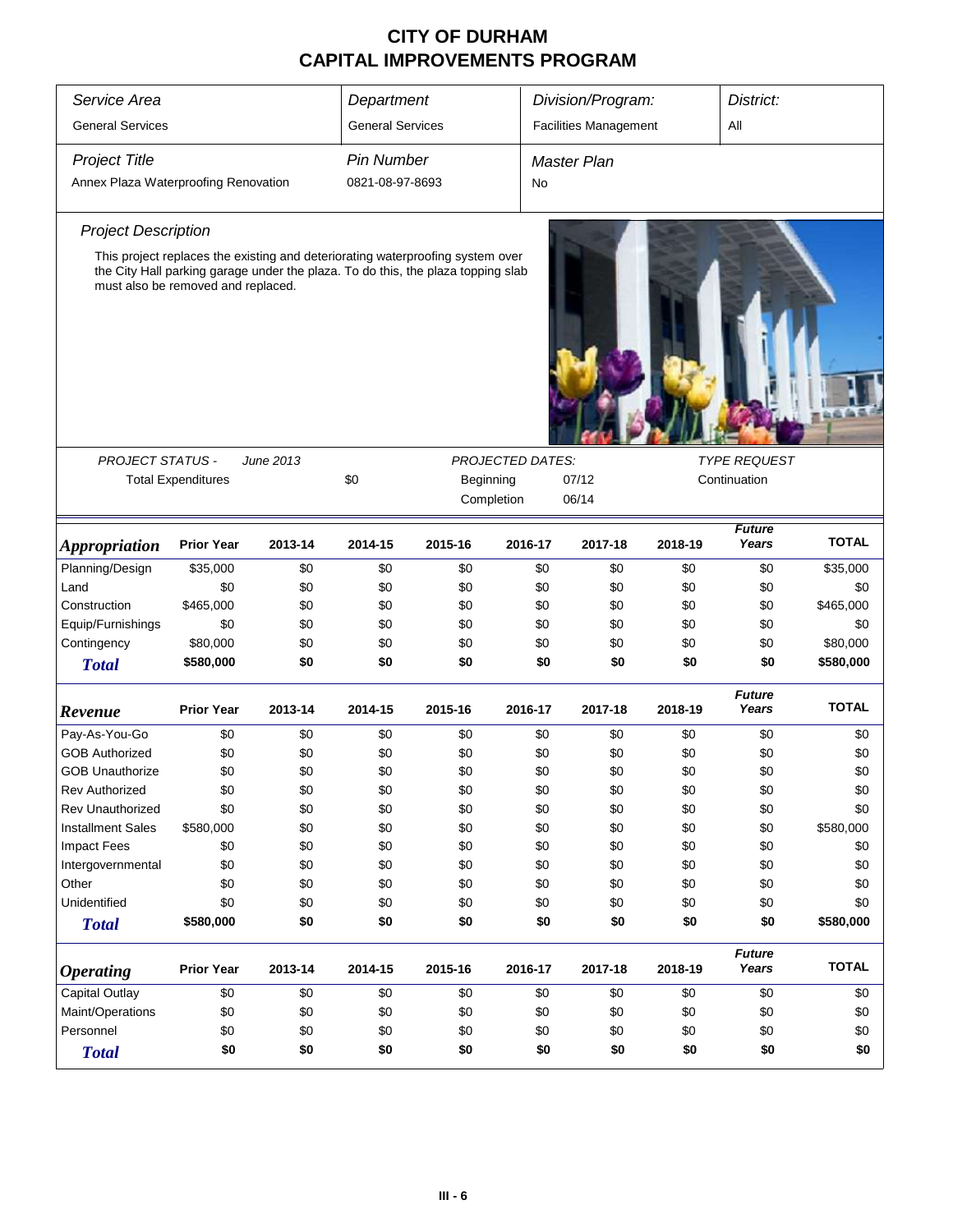| Service Area                |                           |                                                                                                                                                                     |                         |            |                         |                   |         | District:              |              |
|-----------------------------|---------------------------|---------------------------------------------------------------------------------------------------------------------------------------------------------------------|-------------------------|------------|-------------------------|-------------------|---------|------------------------|--------------|
|                             |                           |                                                                                                                                                                     | Department              |            |                         | Division/Program: |         |                        |              |
| <b>General Services</b>     |                           |                                                                                                                                                                     | <b>General Services</b> |            |                         |                   |         | 3                      |              |
| <b>Project Title</b>        |                           |                                                                                                                                                                     | Pin Number              |            |                         | Master Plan       |         |                        |              |
| <b>Cemeteries Upgrade</b>   |                           |                                                                                                                                                                     | 0821-09-16-2884         |            |                         |                   |         |                        |              |
| <b>Project Description</b>  |                           |                                                                                                                                                                     |                         |            |                         |                   |         |                        |              |
|                             |                           | This project provides for analysis, studies and design for cemeteries facilities<br>and internal roadways. Internal site roadways are deteriorated and replete with |                         |            |                         |                   |         |                        |              |
|                             |                           | cracked and broken pavement, pot holes, and deteriorated shoulders. Existing<br>facilities are old and delappidated. Some require renovation and some require       |                         |            |                         |                   |         |                        |              |
|                             |                           | replacement. Recent vandalism and break-ins require security measures be                                                                                            |                         |            |                         |                   |         |                        |              |
| installed.                  |                           |                                                                                                                                                                     |                         |            |                         |                   |         | THE R RETURNS THE      |              |
|                             |                           |                                                                                                                                                                     |                         |            |                         |                   |         | <b>MATTER OF</b>       |              |
|                             |                           |                                                                                                                                                                     |                         |            |                         |                   |         | <b>LEWALE PARTIES</b>  |              |
|                             |                           |                                                                                                                                                                     |                         |            |                         |                   |         |                        |              |
|                             |                           |                                                                                                                                                                     |                         |            |                         |                   |         |                        |              |
| <b>PROJECT STATUS -</b>     |                           | June 2013                                                                                                                                                           |                         |            | <b>PROJECTED DATES:</b> |                   |         | <b>TYPE REQUEST</b>    |              |
|                             | <b>Total Expenditures</b> | \$186,463                                                                                                                                                           |                         | Beginning  |                         | 02/07             | New     |                        |              |
|                             |                           |                                                                                                                                                                     |                         | Completion |                         | 12/13             |         |                        |              |
| <i><b>Appropriation</b></i> | <b>Prior Year</b>         | 2013-14                                                                                                                                                             | 2014-15                 | 2015-16    | 2016-17                 | 2017-18           | 2018-19 | <b>Future</b><br>Years | <b>TOTAL</b> |
| Planning/Design             | \$124,782                 | \$0                                                                                                                                                                 | \$0                     | \$0        | \$0                     | \$0               | \$0     | \$0                    | \$124,782    |
| Land                        | \$0                       | \$0                                                                                                                                                                 | \$0                     | \$0        | \$0                     | \$0               | \$0     | \$0                    | \$0          |
| Construction                | \$143,669                 | \$0                                                                                                                                                                 | \$0                     | \$0        | \$0                     | \$0               | \$0     | \$0                    | \$143,669    |
| Equip/Furnishings           | \$0                       | \$0                                                                                                                                                                 | \$0                     | \$0        | \$0                     | \$0               | \$0     | \$0                    | \$0          |
| Contingency                 | \$21,549                  | \$0                                                                                                                                                                 | \$0                     | \$0        | \$0                     | \$0               | \$0     | \$0                    | \$21,549     |
| <b>Total</b>                | \$290,000                 | \$0                                                                                                                                                                 | \$0                     | \$0        | \$0                     | \$0               | \$0     | \$0                    | \$290,000    |
|                             |                           |                                                                                                                                                                     |                         |            |                         |                   |         | <b>Future</b>          |              |
| Revenue                     | <b>Prior Year</b>         | 2013-14                                                                                                                                                             | 2014-15                 | 2015-16    | 2016-17                 | 2017-18           | 2018-19 | Years                  | <b>TOTAL</b> |
| Pay-As-You-Go               | \$0                       | \$0                                                                                                                                                                 | \$0                     | \$0        | \$0                     | \$0               | \$0     | \$0                    | \$0          |
| <b>GOB Authorized</b>       | \$190,000                 | \$0                                                                                                                                                                 | \$0                     | \$0        | \$0                     | \$0               | \$0     | \$0                    | \$190,000    |
| <b>GOB Unauthorize</b>      | \$0                       | \$0                                                                                                                                                                 | \$0                     | \$0        | \$0                     | \$0               | \$0     | \$0                    | \$0          |
| Rev Authorized              | \$0                       | \$0                                                                                                                                                                 | \$0                     | \$0        | \$0                     | \$0               | \$0     | \$0                    | \$0          |
| <b>Rev Unauthorized</b>     | \$0                       | \$0                                                                                                                                                                 | \$0                     | \$0        | \$0                     | \$0               | \$0     | \$0                    | \$0          |
| <b>Installment Sales</b>    | \$0                       | \$0                                                                                                                                                                 | \$0                     | \$0        | \$0                     | \$0               | \$0     | \$0                    | \$0          |
| <b>Impact Fees</b>          | \$0                       | \$0                                                                                                                                                                 | \$0                     | \$0        | \$0                     | \$0               | \$0     | \$0                    | \$0          |
| Intergovernmental           | \$0                       | \$0                                                                                                                                                                 | \$0                     | \$0        | \$0                     | \$0               | \$0     | \$0                    | \$0          |
| Other                       | \$100,000                 | \$0                                                                                                                                                                 | \$0                     | \$0        | \$0                     | \$0               | \$0     | \$0                    | \$100,000    |
| <b>Total</b>                | \$290,000                 | \$0                                                                                                                                                                 | \$0                     | \$0        | \$0                     | \$0               | \$0     | \$0                    | \$290,000    |
|                             |                           |                                                                                                                                                                     |                         |            |                         |                   |         | <b>Future</b>          |              |
| <b>Operating</b>            | <b>Prior Year</b>         | 2013-14                                                                                                                                                             | 2014-15                 | 2015-16    | 2016-17                 | 2017-18           | 2018-19 | Years                  | <b>TOTAL</b> |
| <b>Capital Outlay</b>       | \$0                       | \$0                                                                                                                                                                 | \$0                     | \$0        | \$0                     | \$0               | \$0     | \$0                    | \$0          |
| Maint/Operations            | \$0                       | \$0                                                                                                                                                                 | \$0                     | \$0        | \$0                     | \$0               | \$0     | \$0                    | \$0          |
| Personnel                   | \$0                       | \$0                                                                                                                                                                 | \$0                     | \$0        | \$0                     | \$0               | \$0     | \$0                    | \$0          |
| <b>Total</b>                | \$0                       | \$0                                                                                                                                                                 | \$0                     | \$0        | \$0                     | \$0               | \$0     | \$0                    | \$0          |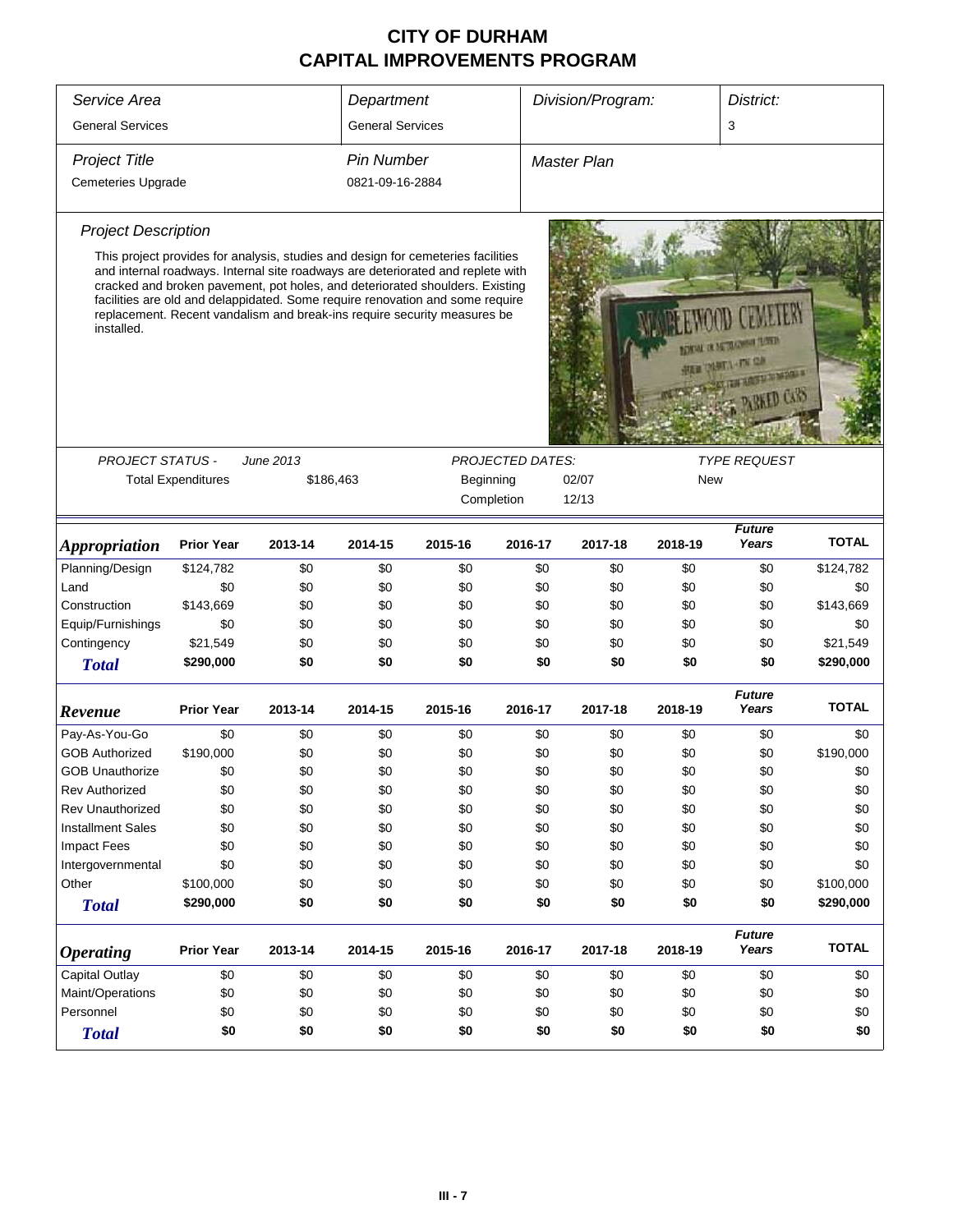| Service Area                          |                                                                                                                        |           | Department              |                                                                                                                                                                                                                                                   | Division/Program: |                                         |         | District:              |              |  |  |
|---------------------------------------|------------------------------------------------------------------------------------------------------------------------|-----------|-------------------------|---------------------------------------------------------------------------------------------------------------------------------------------------------------------------------------------------------------------------------------------------|-------------------|-----------------------------------------|---------|------------------------|--------------|--|--|
| <b>General Services</b>               |                                                                                                                        |           | <b>General Services</b> |                                                                                                                                                                                                                                                   |                   |                                         |         | 5                      |              |  |  |
| Project Title                         |                                                                                                                        |           | <b>Pin Number</b>       |                                                                                                                                                                                                                                                   |                   | <b>Master Plan</b>                      |         |                        |              |  |  |
| City Hall and Annex Building Envelope |                                                                                                                        |           | 0821-08-97-8693         |                                                                                                                                                                                                                                                   |                   |                                         |         |                        |              |  |  |
|                                       |                                                                                                                        |           |                         |                                                                                                                                                                                                                                                   |                   |                                         |         |                        |              |  |  |
| <b>Project Description</b>            |                                                                                                                        |           |                         |                                                                                                                                                                                                                                                   |                   |                                         |         |                        |              |  |  |
|                                       | This Building Envelope project will correct condensation issues, replace<br>renovation from water infiltration damage. |           |                         | skylights, relocate ductwork, repair leaking windows, replace exterior window<br>glazing, replace 50% of exterior brick, repair facing panel caulking and repair<br>leaking floor drains. This investment will protect the recent City Hall/Annex |                   |                                         |         |                        |              |  |  |
|                                       |                                                                                                                        |           |                         |                                                                                                                                                                                                                                                   |                   |                                         |         |                        |              |  |  |
| <b>PROJECT STATUS -</b>               |                                                                                                                        | June 2013 |                         |                                                                                                                                                                                                                                                   |                   | PROJECTED DATES:<br><b>TYPE REQUEST</b> |         |                        |              |  |  |
|                                       | <b>Total Expenditures</b>                                                                                              |           | \$787,282               | Beginning                                                                                                                                                                                                                                         |                   | 07/13                                   |         | Revision               |              |  |  |
|                                       |                                                                                                                        |           |                         | Completion                                                                                                                                                                                                                                        |                   | 06/14                                   |         |                        |              |  |  |
| <b>Appropriation</b>                  | <b>Prior Year</b>                                                                                                      | 2013-14   | 2014-15                 | 2015-16                                                                                                                                                                                                                                           | 2016-17           | 2017-18                                 | 2018-19 | <b>Future</b><br>Years | <b>TOTAL</b> |  |  |
| Planning/Design                       | \$764,218                                                                                                              | \$72,000  | \$0                     | \$0                                                                                                                                                                                                                                               | \$0               | \$0                                     | \$0     | \$0                    | \$836,218    |  |  |
| Land                                  | \$0                                                                                                                    | \$0       | \$0                     | \$0                                                                                                                                                                                                                                               | \$0               | \$0                                     | \$0     | \$0                    | \$0          |  |  |
| Construction                          | \$2,431,658                                                                                                            | \$825,000 | \$0                     | \$0                                                                                                                                                                                                                                               | \$0               | \$0                                     | \$0     | \$0                    | \$3,256,658  |  |  |
| Equip/Furnishings                     | \$0                                                                                                                    | \$0       | \$0                     | \$0                                                                                                                                                                                                                                               | \$0               | \$0                                     | \$0     | \$0                    | \$0          |  |  |
| Contingency                           | \$387,000                                                                                                              | \$90,500  | \$0                     | \$0                                                                                                                                                                                                                                               | \$0               | \$0                                     | \$0     | \$0                    | \$477,500    |  |  |
| <b>Total</b>                          | \$3,582,876                                                                                                            | \$987,500 | \$0                     | \$0                                                                                                                                                                                                                                               | \$0               | \$0                                     | \$0     | \$0                    | \$4,570,376  |  |  |
| Revenue                               | <b>Prior Year</b>                                                                                                      | 2013-14   | 2014-15                 | 2015-16                                                                                                                                                                                                                                           | 2016-17           | 2017-18                                 | 2018-19 | <b>Future</b><br>Years | <b>TOTAL</b> |  |  |
| Pay-As-You-Go                         | \$0                                                                                                                    | \$0       | \$0                     | \$0                                                                                                                                                                                                                                               | \$0               | \$0                                     | \$0     | \$0                    | \$0          |  |  |
| <b>GOB Authorized</b>                 | \$0                                                                                                                    | \$0       | \$0                     | \$0                                                                                                                                                                                                                                               | \$0               | \$0                                     | \$0     | \$0                    | \$0          |  |  |
| <b>GOB Unauthorize</b>                | \$0                                                                                                                    | \$0       | \$0                     | \$0                                                                                                                                                                                                                                               | \$0               | \$0                                     | \$0     | \$0                    | \$0          |  |  |
| Rev Authorized                        | \$0                                                                                                                    | \$0       | \$0                     | \$0                                                                                                                                                                                                                                               | \$0               | \$0                                     | \$0     | \$0                    | \$0          |  |  |
| <b>Rev Unauthorized</b>               | \$0                                                                                                                    | \$0       | \$0                     | \$0                                                                                                                                                                                                                                               | \$0               | \$0                                     | \$0     | \$0                    | \$0          |  |  |
| <b>Installment Sales</b>              | \$3,582,876                                                                                                            | \$987,500 | \$0                     | \$0                                                                                                                                                                                                                                               | \$0               | \$0                                     | \$0     | \$0                    | \$4,570,376  |  |  |
| Impact Fees                           | \$0                                                                                                                    | \$0       | \$0                     | \$0                                                                                                                                                                                                                                               | \$0               | \$0                                     | \$0     | \$0                    | \$0          |  |  |
| Intergovernmental                     | \$0                                                                                                                    | \$0       | \$0                     | \$0                                                                                                                                                                                                                                               | \$0               | \$0                                     | \$0     | \$0                    | \$0          |  |  |
| Other                                 | \$0                                                                                                                    | \$0       | \$0                     | \$0                                                                                                                                                                                                                                               | \$0               | \$0                                     | \$0     | \$0                    | \$0          |  |  |
| Unidentified                          | \$0                                                                                                                    | \$0       | \$0                     | \$0                                                                                                                                                                                                                                               | \$0               | \$0                                     | \$0     | \$0                    | \$0          |  |  |
| <b>Total</b>                          | \$3,582,876                                                                                                            | \$987,500 | \$0                     | \$0                                                                                                                                                                                                                                               | \$0               | \$0                                     | \$0     | \$0                    | \$4,570,376  |  |  |
| <b>Operating</b>                      | <b>Prior Year</b>                                                                                                      | 2013-14   | 2014-15                 | 2015-16                                                                                                                                                                                                                                           | 2016-17           | 2017-18                                 | 2018-19 | <b>Future</b><br>Years | <b>TOTAL</b> |  |  |
| Capital Outlay                        | \$0                                                                                                                    | \$0       | \$0                     | \$0                                                                                                                                                                                                                                               | \$0               | \$0                                     | \$0     | \$0                    | \$0          |  |  |
| Maint/Operations                      | \$0                                                                                                                    | \$0       | \$0                     | \$0                                                                                                                                                                                                                                               | \$0               | \$0                                     | \$0     | \$0                    | \$0          |  |  |
| Personnel                             | \$0                                                                                                                    | \$0       | \$0                     | \$0                                                                                                                                                                                                                                               | \$0               | \$0                                     | \$0     | \$0                    | \$0          |  |  |
| <b>Total</b>                          | \$0                                                                                                                    | \$0       | \$0                     | \$0                                                                                                                                                                                                                                               | \$0               | \$0                                     | \$0     | \$0                    | \$0          |  |  |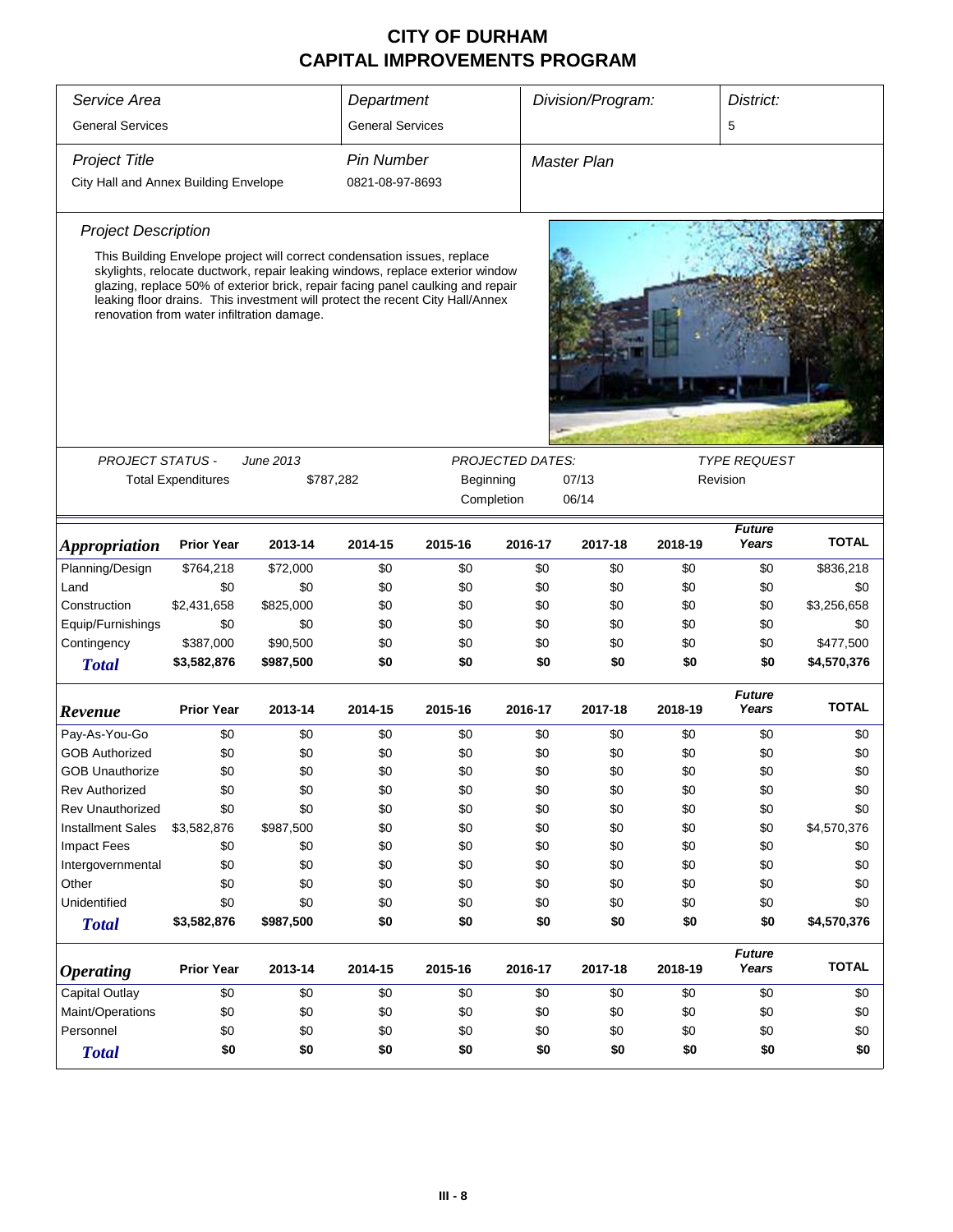| Service Area                  |                                                                                 |           | Department              |           |                         | Division/Program:            |                 | District:              |              |
|-------------------------------|---------------------------------------------------------------------------------|-----------|-------------------------|-----------|-------------------------|------------------------------|-----------------|------------------------|--------------|
| <b>General Services</b>       |                                                                                 |           | <b>General Services</b> |           |                         | <b>Facilities Operations</b> |                 | All                    |              |
| <b>Project Title</b>          |                                                                                 |           | <b>Pin Number</b>       |           |                         | <b>Master Plan</b>           |                 |                        |              |
| City Hall Chiller Replacement |                                                                                 |           | 0821-08-97-8693         |           |                         |                              |                 |                        |              |
| <b>Project Description</b>    |                                                                                 |           |                         |           |                         |                              |                 |                        |              |
|                               | Replacement of two 150-ton chillers which serve the City Hall complex.          |           |                         |           |                         |                              |                 |                        |              |
| outages due to age.           | Existing chillers are at the end of their useful life, and are prone to ongoing |           |                         |           |                         |                              | <b>TTY HALL</b> |                        |              |
| <b>PROJECT STATUS -</b>       |                                                                                 | June 2013 |                         |           | <b>PROJECTED DATES:</b> |                              |                 | <b>TYPE REQUEST</b>    |              |
|                               | <b>Total Expenditures</b>                                                       |           | \$0                     | Beginning |                         | 03/12                        |                 | Continuation           |              |
|                               |                                                                                 |           |                         |           | Completion              | 06/14                        |                 |                        |              |
| <b>Appropriation</b>          | <b>Prior Year</b>                                                               | 2013-14   | 2014-15                 | 2015-16   | 2016-17                 | 2017-18                      | 2018-19         | <b>Future</b><br>Years | <b>TOTAL</b> |
| Planning/Design               | \$100,000                                                                       | \$0       | \$0                     | \$0       | \$0                     | \$0                          | \$0             | \$0                    | \$100,000    |
| Land                          | \$0                                                                             | \$0       | \$0                     | \$0       | \$0                     | \$0                          | \$0             | \$0                    | \$0          |
| Construction                  | \$800,000                                                                       | \$0       | \$0                     | \$0       | \$0                     | \$0                          | \$0             | \$0                    | \$800,000    |
| Equip/Furnishings             | \$0                                                                             | \$0       | \$0                     | \$0       | \$0                     | \$0                          | \$0             | \$0                    | \$0          |
| Contingency                   | \$50,000                                                                        | \$0       | \$0                     | \$0       | \$0                     | \$0                          | \$0             | \$0                    | \$50,000     |
| <b>Total</b>                  | \$950,000                                                                       | \$0       | \$0                     | \$0       | \$0                     | \$0                          | \$0             | \$0                    | \$950,000    |
| Revenue                       | <b>Prior Year</b>                                                               | 2013-14   | 2014-15                 | 2015-16   | 2016-17                 | 2017-18                      | 2018-19         | <b>Future</b><br>Years | <b>TOTAL</b> |
| Pay-As-You-Go                 | \$0                                                                             | \$0       | \$0                     | \$0       | \$0                     | \$0                          | \$0             | \$0                    | \$0          |
| <b>GOB Authorized</b>         | \$0                                                                             | \$0       | \$0                     | \$0       | \$0                     | \$0                          | \$0             | \$0                    | \$0          |
| <b>GOB Unauthorize</b>        | \$0                                                                             | \$0       | \$0                     | \$0       | \$0                     | \$0                          | \$0             | \$0                    | \$0          |
| Rev Authorized                | \$0                                                                             | \$0       | \$0                     | \$0       | \$0                     | \$0                          | \$0             | \$0                    | \$0          |
| Rev Unauthorized              | \$0                                                                             | \$0       | \$0                     | \$0       | \$0                     | \$0                          | \$0             | \$0                    | \$0          |
| <b>Installment Sales</b>      | \$950,000                                                                       | \$0       | \$0                     | \$0       | \$0                     | \$0                          | \$0             | \$0                    | \$950,000    |
| <b>Impact Fees</b>            | \$0                                                                             | \$0       | \$0                     | \$0       | \$0                     | \$0                          | \$0             | \$0                    | \$0          |
| Intergovernmental             | \$0                                                                             | \$0       | \$0                     | \$0       | \$0                     | \$0                          | \$0             | \$0                    | \$0          |
| Other                         | \$0                                                                             | \$0       | \$0                     | \$0       | \$0                     | \$0                          | \$0             | \$0                    | \$0          |
| Unidentified                  | \$0                                                                             | \$0       | \$0                     | \$0       | \$0                     | \$0                          | \$0             | \$0                    | \$0          |
| <b>Total</b>                  | \$950,000                                                                       | \$0       | \$0                     | \$0       | \$0                     | \$0                          | \$0             | \$0                    | \$950,000    |
| <i><b>Operating</b></i>       | <b>Prior Year</b>                                                               | 2013-14   | 2014-15                 | 2015-16   | 2016-17                 | 2017-18                      | 2018-19         | <b>Future</b><br>Years | <b>TOTAL</b> |
| Capital Outlay                | \$0                                                                             | \$0       | \$0                     | \$0       | \$0                     | \$0                          | \$0             | \$0                    | \$0          |
| Maint/Operations              | \$0                                                                             | \$0       | \$0                     | \$0       | \$0                     | \$0                          | \$0             | \$0                    | \$0          |
| Personnel                     | \$0                                                                             | \$0       | \$0                     | \$0       | \$0                     | \$0                          | \$0             | \$0                    | \$0          |
| <b>Total</b>                  | \$0                                                                             | \$0       | \$0                     | \$0       | \$0                     | \$0                          | \$0             | \$0                    | \$0          |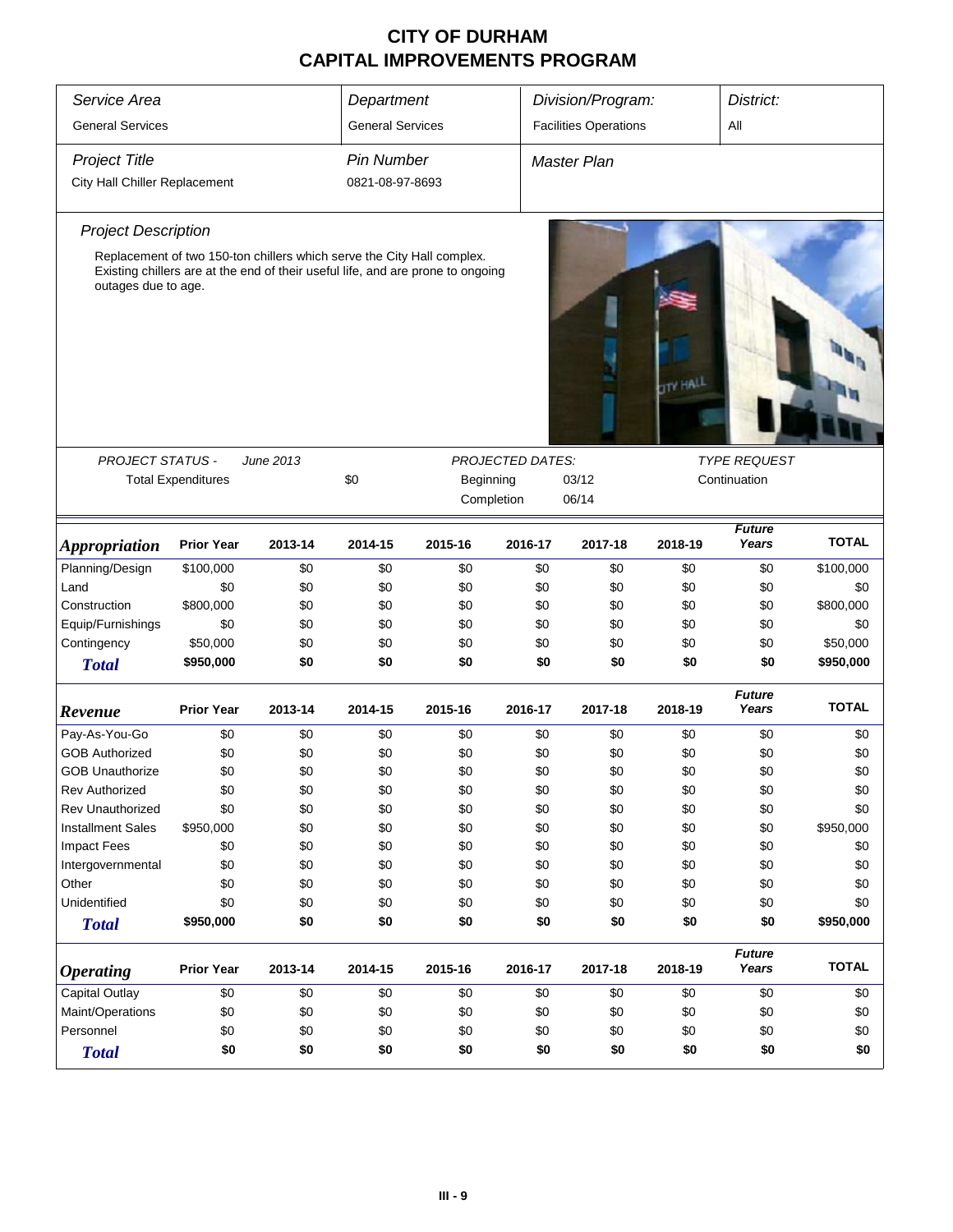| Service Area                   |                           |                                                                                                                                                                                                      | Department              |           |                         | Division/Program:      |                                    | District:              |              |  |  |
|--------------------------------|---------------------------|------------------------------------------------------------------------------------------------------------------------------------------------------------------------------------------------------|-------------------------|-----------|-------------------------|------------------------|------------------------------------|------------------------|--------------|--|--|
| <b>General Services</b>        |                           |                                                                                                                                                                                                      | <b>General Services</b> |           |                         | <b>Human Resources</b> |                                    |                        |              |  |  |
| <b>Project Title</b>           |                           |                                                                                                                                                                                                      | <b>Pin Number</b>       |           |                         | <b>Master Plan</b>     |                                    |                        |              |  |  |
| City Hall HR Suite Renovations |                           |                                                                                                                                                                                                      | 0821-08-97-8693         |           |                         |                        |                                    |                        |              |  |  |
| <b>Project Description</b>     |                           |                                                                                                                                                                                                      |                         |           |                         |                        |                                    |                        |              |  |  |
|                                |                           | Renovations to HR suite in City Hall to more appropriately utilize existing<br>space, consolidate HR personnel to one location for improved<br>communications, and overall operational efficiencies. |                         |           |                         |                        | <b>Picture</b><br><b>Available</b> |                        |              |  |  |
| <b>PROJECT STATUS -</b>        |                           | June 2013                                                                                                                                                                                            |                         |           | <b>PROJECTED DATES:</b> |                        |                                    | <b>TYPE REQUEST</b>    |              |  |  |
|                                | <b>Total Expenditures</b> | \$3,953,370                                                                                                                                                                                          |                         | Beginning |                         | 07/13                  | New                                |                        |              |  |  |
|                                |                           |                                                                                                                                                                                                      |                         |           | Completion              | 04/14                  |                                    |                        |              |  |  |
| <i><b>Appropriation</b></i>    | <b>Prior Year</b>         | 2013-14                                                                                                                                                                                              | 2014-15                 | 2015-16   | 2016-17                 | 2017-18                | 2018-19                            | <b>Future</b><br>Years | <b>TOTAL</b> |  |  |
| Construction                   | \$0                       | \$200,000                                                                                                                                                                                            | \$0                     | \$0       | \$0                     | \$0                    | \$0                                | \$0                    | \$200,000    |  |  |
| Contingency                    | \$0                       | \$0                                                                                                                                                                                                  | \$0                     | \$0       | \$0                     | \$0                    | \$0                                | \$0                    | \$0          |  |  |
| <b>Total</b>                   | \$0                       | \$200,000                                                                                                                                                                                            | \$0                     | \$0       | \$0                     | \$0                    | \$0                                | \$0                    | \$200,000    |  |  |
| Revenue                        | <b>Prior Year</b>         | 2013-14                                                                                                                                                                                              | 2014-15                 | 2015-16   | 2016-17                 | 2017-18                | 2018-19                            | <b>Future</b><br>Years | <b>TOTAL</b> |  |  |
| Other                          | \$0                       | \$200,000                                                                                                                                                                                            | \$0                     | \$0       | \$0                     | \$0                    | \$0                                | \$0                    | \$200,000    |  |  |
| Unidentified                   | \$0                       | \$0                                                                                                                                                                                                  | \$0                     | \$0       | \$0                     | \$0                    | \$0                                | \$0                    | \$0          |  |  |
| <b>Total</b>                   | \$0                       | \$200,000                                                                                                                                                                                            | \$0                     | \$0       | \$0                     | \$0                    | \$0                                | \$0                    | \$200,000    |  |  |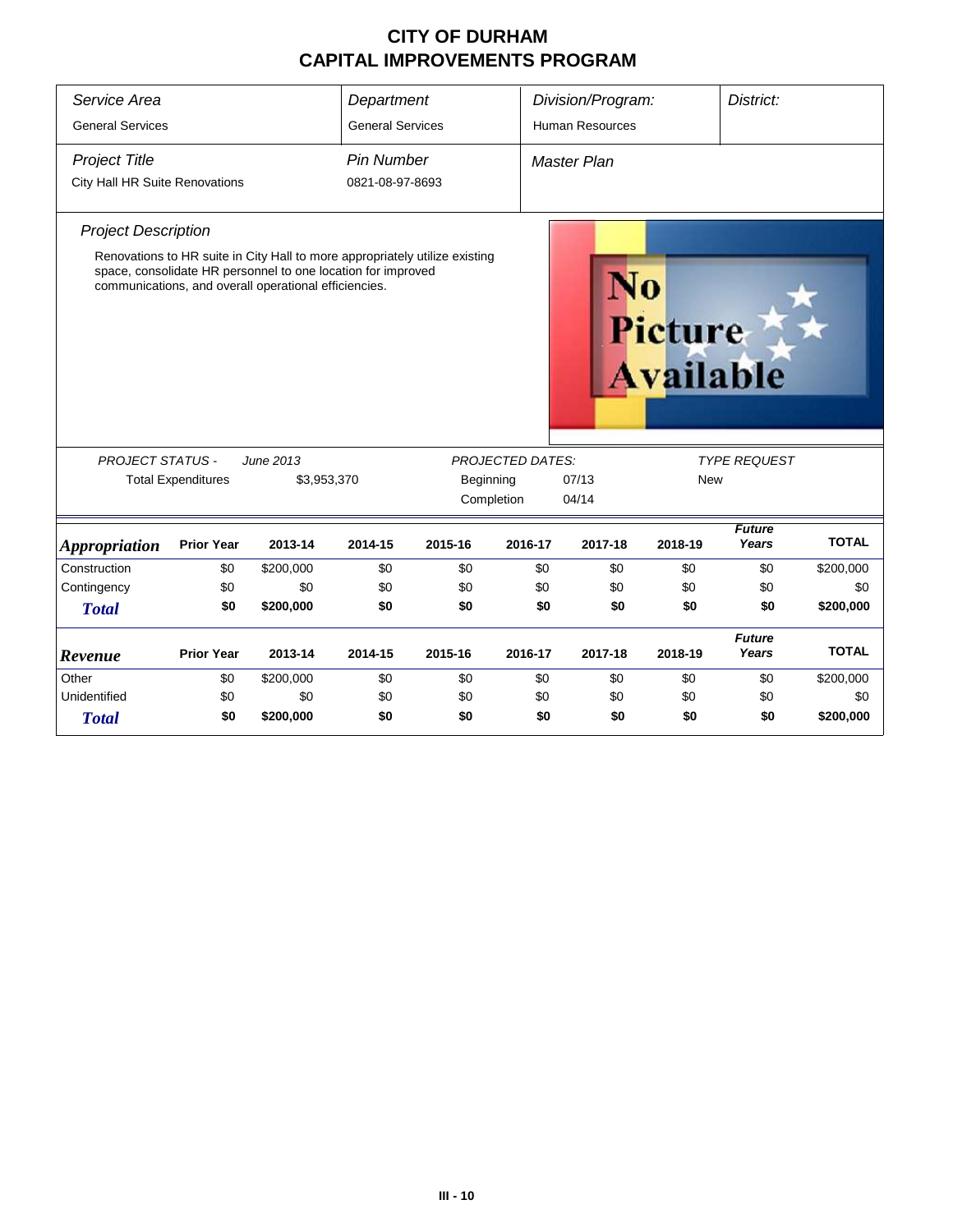| Service Area                          |                                                                                                                                                                                       |             | Department              |           |                         | Division/Program:        |            | District:              |              |  |
|---------------------------------------|---------------------------------------------------------------------------------------------------------------------------------------------------------------------------------------|-------------|-------------------------|-----------|-------------------------|--------------------------|------------|------------------------|--------------|--|
| <b>General Services</b>               |                                                                                                                                                                                       |             | <b>General Services</b> |           |                         | <b>Energy Management</b> |            | All                    |              |  |
| <b>Project Title</b>                  |                                                                                                                                                                                       |             | <b>Pin Number</b>       |           |                         | <b>Master Plan</b>       |            |                        |              |  |
| Energy Management Projects Ph. I & II |                                                                                                                                                                                       |             |                         |           |                         |                          |            |                        |              |  |
| <b>Project Description</b>            |                                                                                                                                                                                       |             |                         |           |                         |                          |            |                        |              |  |
|                                       | Energy Conservations Measures previously identified in performance<br>contracting audit to include HVAC Controls, HVAC Upgrades, Lighting<br>Upgrades and Water Conservation efforts. |             |                         |           |                         |                          |            |                        |              |  |
| <b>PROJECT STATUS -</b>               |                                                                                                                                                                                       | June 2013   |                         |           | <b>PROJECTED DATES:</b> |                          |            | <b>TYPE REQUEST</b>    |              |  |
|                                       | <b>Total Expenditures</b>                                                                                                                                                             | \$3,953,370 |                         | Beginning |                         | 07/13                    | <b>New</b> |                        |              |  |
|                                       |                                                                                                                                                                                       |             |                         |           | Completion              | 06/15                    |            |                        |              |  |
| <b>Appropriation</b>                  | <b>Prior Year</b>                                                                                                                                                                     | 2013-14     | 2014-15                 | 2015-16   | 2016-17                 | 2017-18                  | 2018-19    | <b>Future</b><br>Years | <b>TOTAL</b> |  |
| Planning/Design                       | \$0                                                                                                                                                                                   | \$37,646    | \$37,646                | \$0       | \$0                     | \$0                      | \$0        | \$0                    | \$75,292     |  |
| Construction                          | \$0                                                                                                                                                                                   | \$731,395   | \$438,843               | \$0       | \$0                     | \$0                      | \$0        | \$0                    | \$1,170,238  |  |
| Contingency                           | \$0                                                                                                                                                                                   | \$85,449    | \$52,943                | \$0       | \$0                     | \$0                      | \$0        | \$0                    | \$138,392    |  |
| <b>Total</b>                          | \$0                                                                                                                                                                                   | \$854,490   | \$529,432               | \$0       | \$0                     | \$0                      | \$0        | \$0                    | \$1,383,922  |  |
| Revenue                               | <b>Prior Year</b>                                                                                                                                                                     | 2013-14     | 2014-15                 | 2015-16   | 2016-17                 | 2017-18                  | 2018-19    | <b>Future</b><br>Years | <b>TOTAL</b> |  |
| Other                                 | \$0                                                                                                                                                                                   | \$854,490   | \$0                     | \$0       | \$0                     | \$0                      | \$0        | \$0                    | \$854,490    |  |
| Unidentified                          | \$0                                                                                                                                                                                   | \$0         | \$529,432               | \$0       | \$0                     | \$0                      | \$0        | \$0                    | \$529,432    |  |
| <b>Total</b>                          | \$0                                                                                                                                                                                   | \$854,490   | \$529,432               | \$0       |                         | \$0                      | \$0        |                        |              |  |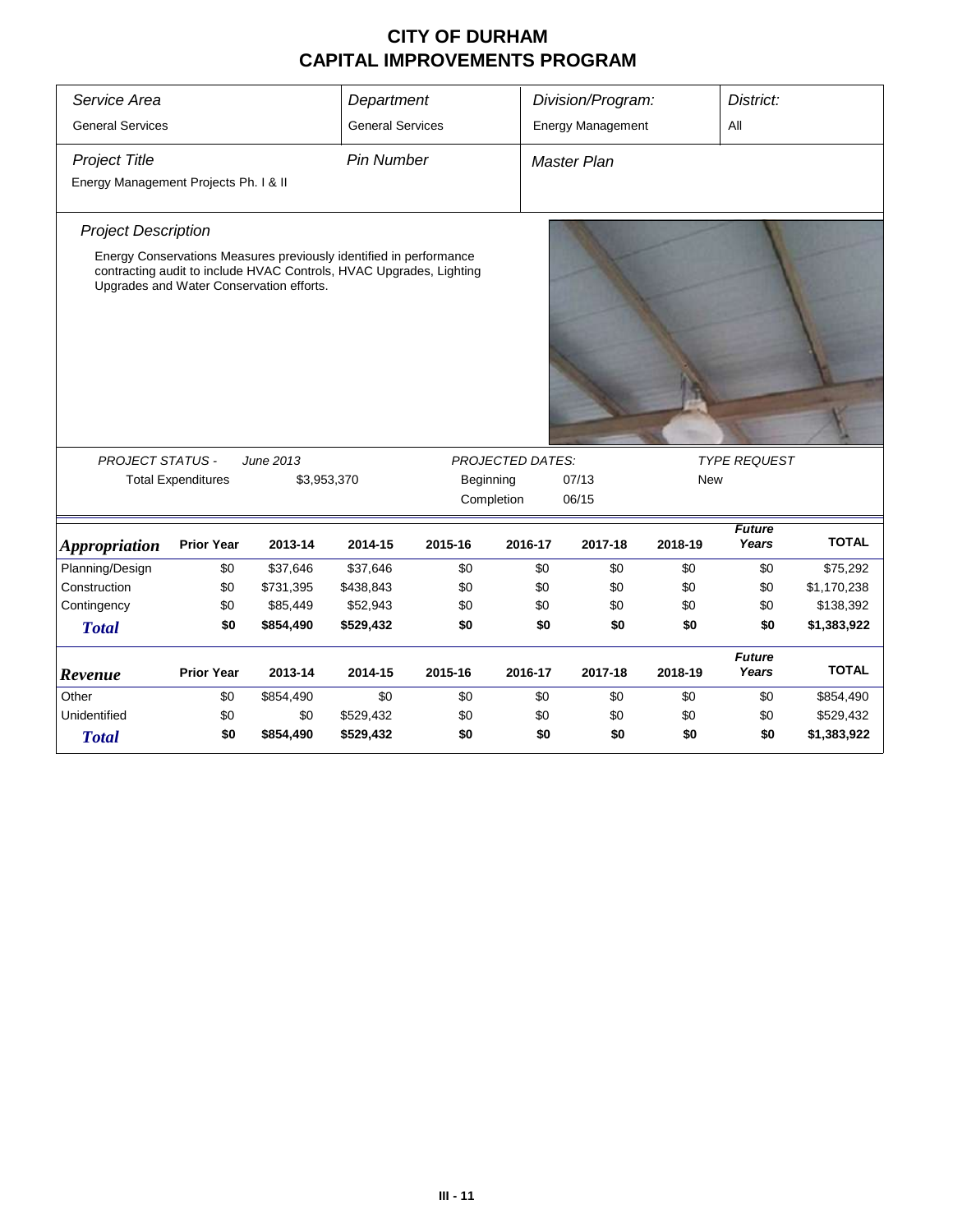| Service Area                                               |                   |         | Department                                         |                                                                                                                                                               |         | Division/Program:            |                             | District:                           |              |
|------------------------------------------------------------|-------------------|---------|----------------------------------------------------|---------------------------------------------------------------------------------------------------------------------------------------------------------------|---------|------------------------------|-----------------------------|-------------------------------------|--------------|
| <b>General Services</b>                                    |                   |         | Fleet                                              |                                                                                                                                                               |         | <b>Facilities Management</b> |                             | All                                 |              |
| <b>Project Title</b>                                       | <b>Pin Number</b> |         |                                                    | <b>Master Plan</b>                                                                                                                                            |         |                              |                             |                                     |              |
| Fleet Roof Replacement/HVAC                                | 0842-09-06-1562   |         | No                                                 |                                                                                                                                                               |         |                              |                             |                                     |              |
| <b>Project Description</b>                                 |                   |         |                                                    |                                                                                                                                                               |         |                              |                             |                                     |              |
|                                                            |                   |         |                                                    | Replacement of existing roof to address ongoing water leak problems. Projcet<br>removes existing HVAC units from Fleet roof, reinstalling it at ground level. |         | N0                           | Picture<br><b>Available</b> |                                     |              |
| PROJECT STATUS -<br>June 2013<br><b>Total Expenditures</b> |                   |         | PROJECTED DATES:<br>\$0<br>Beginning<br>Completion |                                                                                                                                                               |         | 07/13<br>03/14               |                             | <b>TYPE REQUEST</b><br>Continuation |              |
| <b>Appropriation</b>                                       | <b>Prior Year</b> | 2013-14 | 2014-15                                            | 2015-16                                                                                                                                                       | 2016-17 | 2017-18                      | 2018-19                     | <b>Future</b><br>Years              | <b>TOTAL</b> |
| Planning/Design                                            | \$75,000          | \$0     | \$0                                                | \$0                                                                                                                                                           | \$0     | \$0                          | \$0                         | \$0                                 | \$75,000     |
| Land                                                       | \$0               | \$0     | \$0                                                | \$0                                                                                                                                                           | \$0     | \$0                          | \$0                         | \$0                                 | \$0          |
| Construction                                               | \$525,000         | \$0     | \$0                                                | \$0                                                                                                                                                           | \$0     | \$0                          | \$0                         | \$0                                 | \$525,000    |
| Equip/Furnishings                                          | \$0               | \$0     | \$0                                                | \$0                                                                                                                                                           | \$0     | \$0                          | \$0                         | \$0                                 | \$0          |
| Contingency                                                | \$0               | \$0     | \$0                                                | \$0                                                                                                                                                           | \$0     | \$0                          | \$0                         | \$0                                 | \$0          |
| <b>Total</b>                                               | \$600,000         | \$0     | \$0                                                | \$0                                                                                                                                                           | \$0     | \$0                          | \$0                         | \$0                                 | \$600,000    |
| Revenue                                                    | <b>Prior Year</b> | 2013-14 | 2014-15                                            | 2015-16                                                                                                                                                       | 2016-17 | 2017-18                      | 2018-19                     | <b>Future</b><br>Years              | <b>TOTAL</b> |
| Pay-As-You-Go                                              | \$0               | \$0     | \$0                                                | \$0                                                                                                                                                           | \$0     | \$0                          | \$0                         | \$0                                 | \$0          |
| <b>GOB Authorized</b>                                      | \$0               | \$0     | \$0                                                | \$0                                                                                                                                                           | \$0     | \$0                          | \$0                         | \$0                                 | \$0          |
| <b>GOB Unauthorize</b>                                     | \$0               | \$0     | \$0                                                | \$0                                                                                                                                                           | \$0     | \$0                          | \$0                         | \$0                                 | \$0          |
| <b>Rev Authorized</b>                                      | \$0               | \$0     | \$0                                                | \$0                                                                                                                                                           | \$0     | \$0                          | \$0                         | \$0                                 | \$0          |
| <b>Rev Unauthorized</b>                                    | \$0               | \$0     | \$0                                                | \$0                                                                                                                                                           | \$0     | \$0                          | \$0                         | \$0                                 | \$0          |
| <b>Installment Sales</b>                                   | \$600,000         | \$0     | \$0                                                | \$0                                                                                                                                                           | \$0     | \$0                          | \$0                         | \$0                                 | \$600,000    |
| <b>Impact Fees</b>                                         | \$0               | \$0     | \$0                                                | \$0                                                                                                                                                           | \$0     | \$0                          | \$0                         | \$0                                 | \$0          |
| Intergovernmental                                          | \$0               | \$0     | \$0                                                | \$0                                                                                                                                                           | \$0     | \$0                          | \$0                         | \$0                                 | \$0          |
| Other                                                      | \$0               | \$0     | \$0                                                | \$0                                                                                                                                                           | \$0     | \$0                          | \$0                         | \$0                                 | \$0          |
| Unidentified                                               | \$0               | \$0     | \$0                                                | \$0                                                                                                                                                           | \$0     | \$0                          | \$0                         | \$0                                 | \$0          |
| <b>Total</b>                                               | \$600,000         | \$0     | \$0                                                | \$0                                                                                                                                                           | \$0     | \$0                          | \$0                         | \$0                                 | \$600,000    |
| <b>Operating</b>                                           | <b>Prior Year</b> | 2013-14 | 2014-15                                            | 2015-16                                                                                                                                                       | 2016-17 | 2017-18                      | 2018-19                     | <b>Future</b><br>Years              | <b>TOTAL</b> |
| Capital Outlay                                             | \$0               | \$0     | \$0                                                | \$0                                                                                                                                                           | \$0     | \$0                          | \$0                         | \$0                                 | \$0          |
| Maint/Operations                                           | \$0               | \$0     | \$0                                                | \$0                                                                                                                                                           | \$0     | \$0                          | \$0                         | \$0                                 | \$0          |
| Personnel                                                  | \$0               | \$0     | \$0                                                | \$0                                                                                                                                                           | \$0     | \$0                          | \$0                         | \$0                                 | \$0          |
| <b>Total</b>                                               | \$0               | \$0     | \$0                                                | \$0                                                                                                                                                           | \$0     | \$0                          | \$0                         | \$0                                 | \$0          |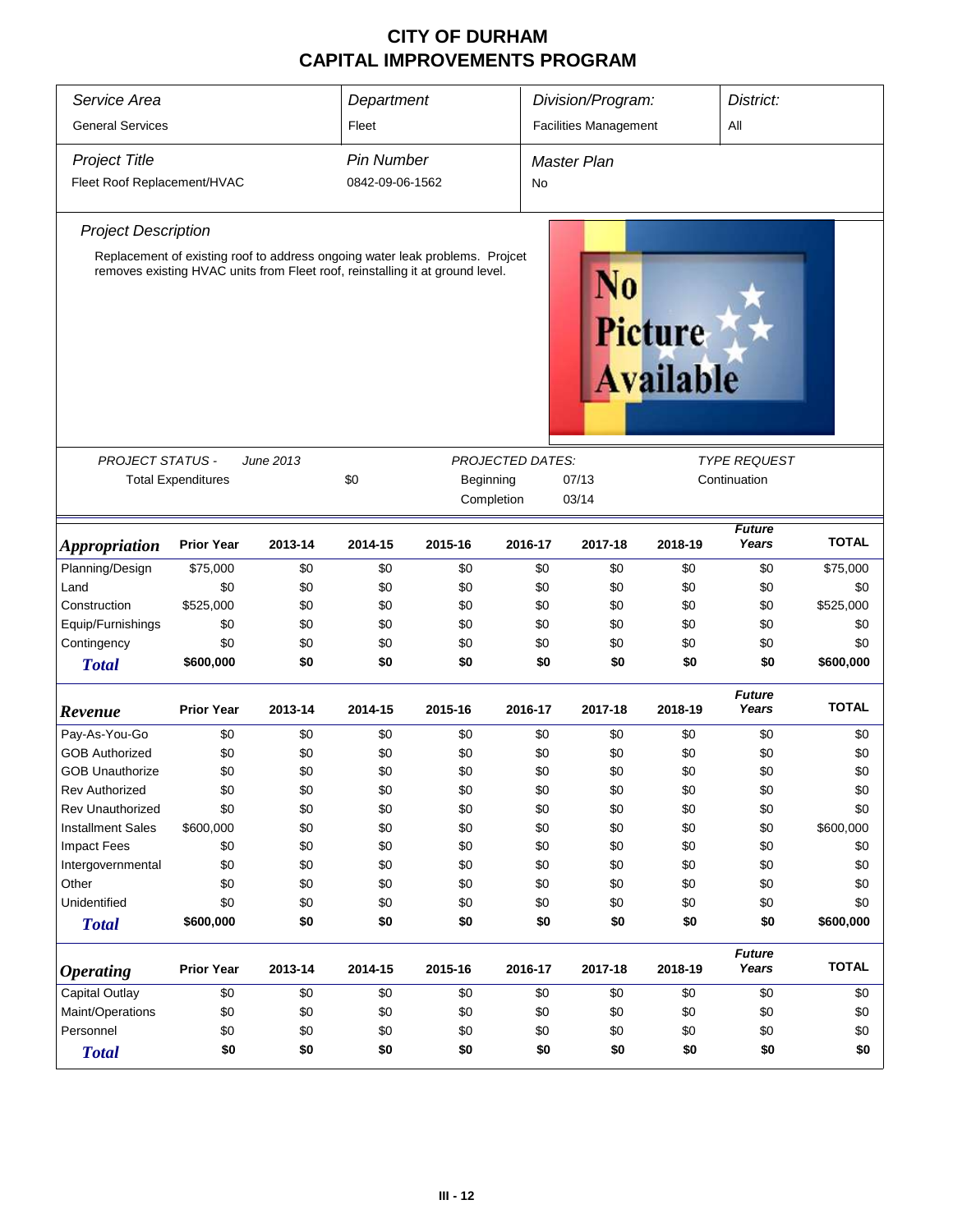| Service Area                       |                   |                                                                          | Department |                       |                         | Division/Program:  |         |                        | District:    |  |
|------------------------------------|-------------------|--------------------------------------------------------------------------|------------|-----------------------|-------------------------|--------------------|---------|------------------------|--------------|--|
| <b>General Services</b>            | Fleet             |                                                                          |            |                       |                         | All                |         |                        |              |  |
| <b>Project Title</b>               |                   |                                                                          |            | <b>Pin Number</b>     |                         | <b>Master Plan</b> |         |                        |              |  |
| <b>General Fund Fleet Vehicles</b> |                   |                                                                          |            |                       |                         |                    |         |                        |              |  |
|                                    |                   |                                                                          |            |                       |                         |                    |         |                        |              |  |
| <b>Project Description</b>         |                   |                                                                          |            |                       |                         |                    |         |                        |              |  |
| departments.                       |                   | This project is for the financing of fleet vehicles for all general fund |            |                       |                         |                    |         | <b>WEDDRES</b>         |              |  |
| <b>PROJECT STATUS -</b>            |                   | June 2013                                                                |            |                       | <b>PROJECTED DATES:</b> |                    |         | <b>TYPE REQUEST</b>    |              |  |
| <b>Total Expenditures</b>          | \$4,658,106       | Beginning                                                                |            | Continuation<br>10/11 |                         |                    |         |                        |              |  |
|                                    |                   |                                                                          | Completion | 03/24                 |                         |                    |         |                        |              |  |
|                                    |                   |                                                                          |            |                       |                         |                    |         |                        |              |  |
|                                    |                   |                                                                          |            |                       |                         |                    |         |                        |              |  |
| <i><b>Appropriation</b></i>        | <b>Prior Year</b> | 2013-14                                                                  | 2014-15    | 2015-16               | 2016-17                 | 2017-18            | 2018-19 | <b>Future</b><br>Years | <b>TOTAL</b> |  |
| Planning/Design                    | \$0               | \$0                                                                      | \$0        | \$0                   | \$0                     | \$0                | \$0     | \$0                    | \$0          |  |
| Land                               | \$0               | \$0                                                                      | \$0        | \$0                   | \$0                     | \$0                | \$0     | \$0                    | \$0          |  |
| Construction                       | \$4,788,112       | \$3,000,000                                                              | \$0        | \$0                   | \$0                     | \$0                | \$0     | \$0                    | \$7,788,112  |  |
| Equip/Furnishings                  | \$0               | \$0                                                                      | \$0        | \$0                   | \$0                     | \$0                | \$0     | \$0                    | \$0          |  |
| Contingency                        | \$0               | \$0                                                                      | \$0        | \$0                   | \$0                     | \$0                | \$0     | \$0                    | \$0          |  |
| <b>Total</b>                       | \$4,788,112       | \$3,000,000                                                              | \$0        | \$0                   | \$0                     | \$0                | \$0     | \$0                    | \$7,788,112  |  |
| Revenue                            | <b>Prior Year</b> | 2013-14                                                                  | 2014-15    | 2015-16               | 2016-17                 | 2017-18            | 2018-19 | <b>Future</b><br>Years | <b>TOTAL</b> |  |
| Pay-As-You-Go                      | \$0               | \$0                                                                      | \$0        | \$0                   | \$0                     | \$0                | \$0     | \$0                    | \$0          |  |
| <b>GOB Authorized</b>              | \$0               | \$0                                                                      | \$0        | \$0                   | \$0                     | \$0                | \$0     | \$0                    | \$0          |  |
| <b>GOB Unauthorize</b>             | \$0               | \$0                                                                      |            | \$0                   | \$0                     | \$0                | \$0     | \$0                    | \$0          |  |
| Rev Authorized                     | \$0               | \$0                                                                      | \$0<br>\$0 | \$0                   | \$0                     | \$0                | \$0     | \$0                    | \$0          |  |
| Rev Unauthorized                   | \$0               | \$0                                                                      | \$0        | \$0                   | \$0                     | \$0                | \$0     | \$0                    | \$0          |  |
| <b>Installment Sales</b>           | \$0               | \$0                                                                      | \$0        | \$0                   | \$0                     | \$0                | \$0     | \$0                    | \$0          |  |
| Impact Fees                        | \$0               | \$0                                                                      | \$0        | \$0                   | \$0                     | \$0                | \$0     | \$0                    | \$0          |  |
| Intergovernmental                  | \$0               | \$0                                                                      | \$0        | \$0                   | \$0                     | \$0                | \$0     | \$0                    | \$0          |  |
| Other                              | \$4,788,112       |                                                                          | \$0        | \$0                   | \$0                     | \$0                | \$0     | \$0                    | \$7,788,112  |  |
| Unidentified                       | \$0               | \$3,000,000<br>\$0                                                       | \$0        | \$0                   | \$0                     | \$0                | \$0     | \$0                    | \$0          |  |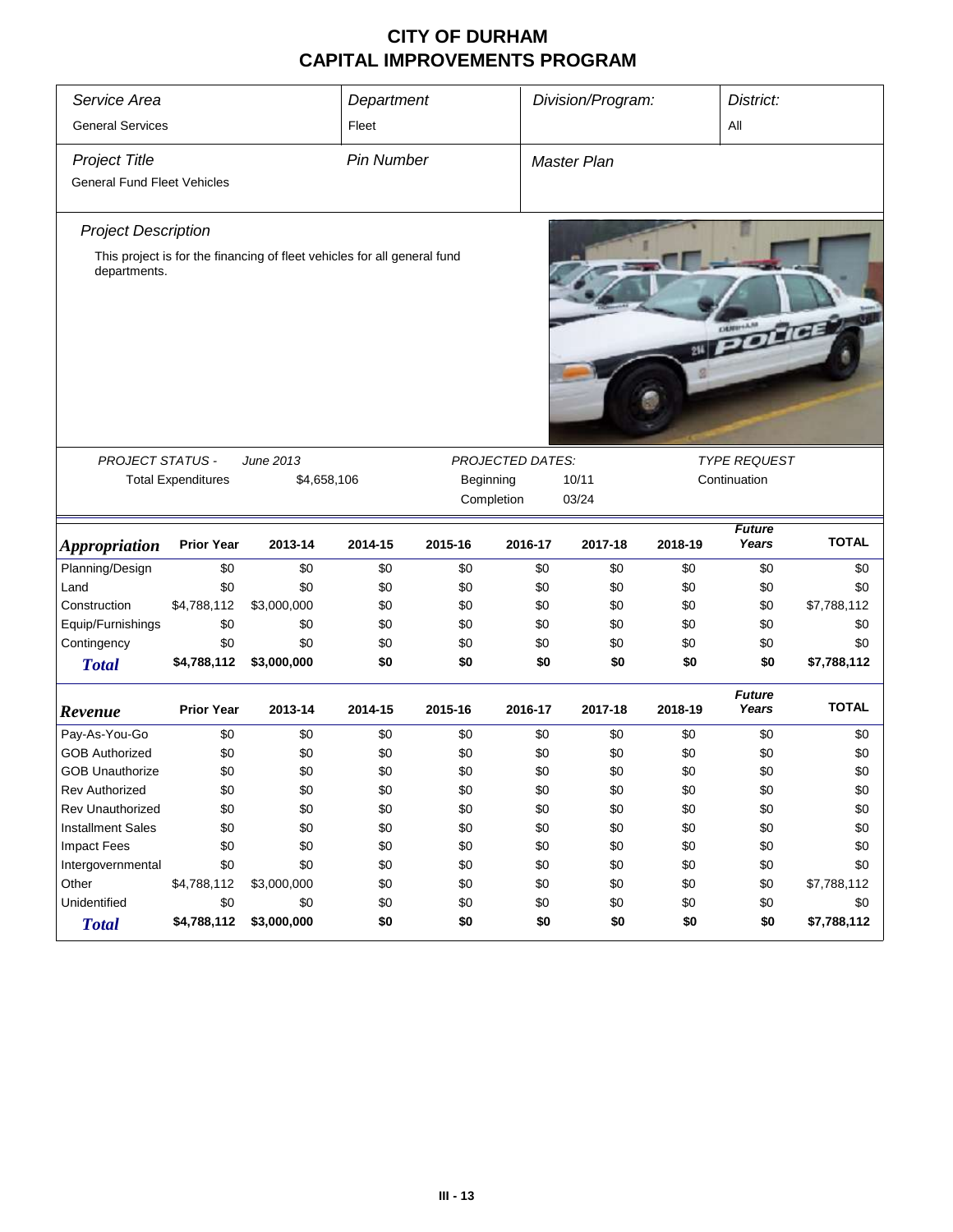| Service Area               | Department                                                                                                                                                                                                                                                                                                             |           |                 | Division/Program: |                         | District: |         |                        |              |  |
|----------------------------|------------------------------------------------------------------------------------------------------------------------------------------------------------------------------------------------------------------------------------------------------------------------------------------------------------------------|-----------|-----------------|-------------------|-------------------------|-----------|---------|------------------------|--------------|--|
| <b>General Services</b>    | Water Management                                                                                                                                                                                                                                                                                                       |           |                 | Administration    |                         | 2         |         |                        |              |  |
| <b>Project Title</b>       | <b>Pin Number</b>                                                                                                                                                                                                                                                                                                      |           |                 | Master Plan       |                         |           |         |                        |              |  |
| Landfill Road Relocation   |                                                                                                                                                                                                                                                                                                                        |           | 0843-01-20-7817 |                   |                         |           |         |                        |              |  |
| <b>Project Description</b> |                                                                                                                                                                                                                                                                                                                        |           |                 |                   |                         |           |         |                        |              |  |
| likelihood of an accident. | This project constructs a new gravel road around the base of the landfill to the<br>yard waste compost site and to the emergency debris processing site. The<br>current road crosses over the landfill, where there are steep slopes and the<br>possibility of settlement. These issues may contribute to an increased |           |                 |                   |                         |           |         |                        |              |  |
|                            |                                                                                                                                                                                                                                                                                                                        |           |                 |                   |                         |           |         |                        |              |  |
| <b>PROJECT STATUS -</b>    |                                                                                                                                                                                                                                                                                                                        | June 2013 |                 |                   | <b>PROJECTED DATES:</b> |           |         | <b>TYPE REQUEST</b>    |              |  |
|                            | <b>Total Expenditures</b>                                                                                                                                                                                                                                                                                              |           | \$49,800        | Beginning         |                         | 07/09     |         | Continuation           |              |  |
|                            |                                                                                                                                                                                                                                                                                                                        |           |                 |                   | Completion              | 07/14     |         |                        |              |  |
|                            |                                                                                                                                                                                                                                                                                                                        |           |                 |                   |                         |           |         | <b>Future</b>          |              |  |
| <b>Appropriation</b>       | <b>Prior Year</b>                                                                                                                                                                                                                                                                                                      | 2013-14   | 2014-15         | 2015-16           | 2016-17                 | 2017-18   | 2018-19 | Years                  | <b>TOTAL</b> |  |
| Planning/Design            | \$0                                                                                                                                                                                                                                                                                                                    | \$0       | \$0             | \$0               | \$0                     | \$0       | \$0     | \$0                    | \$0          |  |
| Land                       | \$0                                                                                                                                                                                                                                                                                                                    | \$0       | \$0             | \$0               | \$0                     | \$0       | \$0     | \$0                    | \$0          |  |
| Construction               | \$400,000                                                                                                                                                                                                                                                                                                              | \$0       | \$0             | \$0               | \$0                     | \$0       | \$0     | \$0                    | \$400,000    |  |
| Equip/Furnishings          | \$0                                                                                                                                                                                                                                                                                                                    | \$0       | \$0             | \$0               | \$0                     | \$0       | \$0     | \$0                    | \$0          |  |
| Contingency                | \$0                                                                                                                                                                                                                                                                                                                    | \$0       | \$0             | \$0               | \$0                     | \$0       | \$0     | \$0                    | \$0          |  |
| <b>Total</b>               | \$400,000                                                                                                                                                                                                                                                                                                              | \$0       | \$0             | \$0               | \$0                     | \$0       | \$0     | \$0                    | \$400,000    |  |
| Revenue                    | <b>Prior Year</b>                                                                                                                                                                                                                                                                                                      | 2013-14   | 2014-15         | 2015-16           | 2016-17                 | 2017-18   | 2018-19 | <b>Future</b><br>Years | <b>TOTAL</b> |  |
| Pay-As-You-Go              | \$0                                                                                                                                                                                                                                                                                                                    | \$0       | \$0             | \$0               | \$0                     | \$0       | \$0     | \$0                    | \$0          |  |
| <b>GOB Authorized</b>      | \$0                                                                                                                                                                                                                                                                                                                    | \$0       | \$0             | \$0               | \$0                     | \$0       | \$0     | \$0                    | \$0          |  |
| <b>GOB Unauthorize</b>     | \$0                                                                                                                                                                                                                                                                                                                    | \$0       | \$0             | \$0               | \$0                     | \$0       | \$0     | \$0                    | \$0          |  |
| <b>Rev Authorized</b>      | \$0                                                                                                                                                                                                                                                                                                                    | \$0       | \$0             | \$0               | \$0                     | \$0       | \$0     | \$0                    | \$0          |  |
| <b>Rev Unauthorized</b>    | \$0                                                                                                                                                                                                                                                                                                                    | \$0       | \$0             | \$0               | \$0                     | \$0       | \$0     | \$0                    | \$0          |  |
| <b>Installment Sales</b>   | \$0                                                                                                                                                                                                                                                                                                                    | \$0       | \$0             | \$0               | \$0                     | \$0       | \$0     | \$0                    | \$0          |  |
| <b>Impact Fees</b>         | \$0                                                                                                                                                                                                                                                                                                                    | \$0       | \$0             | \$0               | \$0                     | \$0       | \$0     | \$0                    | \$0          |  |
| Intergovernmental          | \$0                                                                                                                                                                                                                                                                                                                    | \$0       | \$0             | \$0               | \$0                     | \$0       | \$0     | \$0                    | \$0          |  |
| Other                      | \$400,000                                                                                                                                                                                                                                                                                                              | \$0       | \$0             | \$0               | \$0                     | \$0       | \$0     | \$0                    | \$400,000    |  |
| Unidentified               | \$0                                                                                                                                                                                                                                                                                                                    | \$0       | \$0             | \$0               | \$0                     | \$0       | \$0     | \$0                    | \$0          |  |
| <b>Total</b>               | \$400,000                                                                                                                                                                                                                                                                                                              | \$0       | \$0             | \$0               | \$0                     | \$0       | \$0     | \$0                    | \$400,000    |  |
| <b>Operating</b>           | <b>Prior Year</b><br>2013-14<br>2014-15                                                                                                                                                                                                                                                                                |           |                 | 2015-16           | 2016-17                 | 2017-18   | 2018-19 | <b>Future</b><br>Years | <b>TOTAL</b> |  |
| Capital Outlay             | \$0                                                                                                                                                                                                                                                                                                                    | \$0       | \$0             | \$0               | \$0                     | \$0       | \$0     | \$0                    | \$0          |  |
| Maint/Operations           | \$0                                                                                                                                                                                                                                                                                                                    | \$0       | \$0             | \$0               | \$0                     | \$0       | \$0     | \$0                    | \$0          |  |
| Personnel                  | \$0                                                                                                                                                                                                                                                                                                                    | \$0       | \$0             | \$0               | \$0                     | \$0       | \$0     | \$0                    | \$0          |  |
| <b>Total</b>               | \$0                                                                                                                                                                                                                                                                                                                    | \$0       | \$0             | \$0               | \$0                     | \$0       | \$0     | \$0                    | \$0          |  |